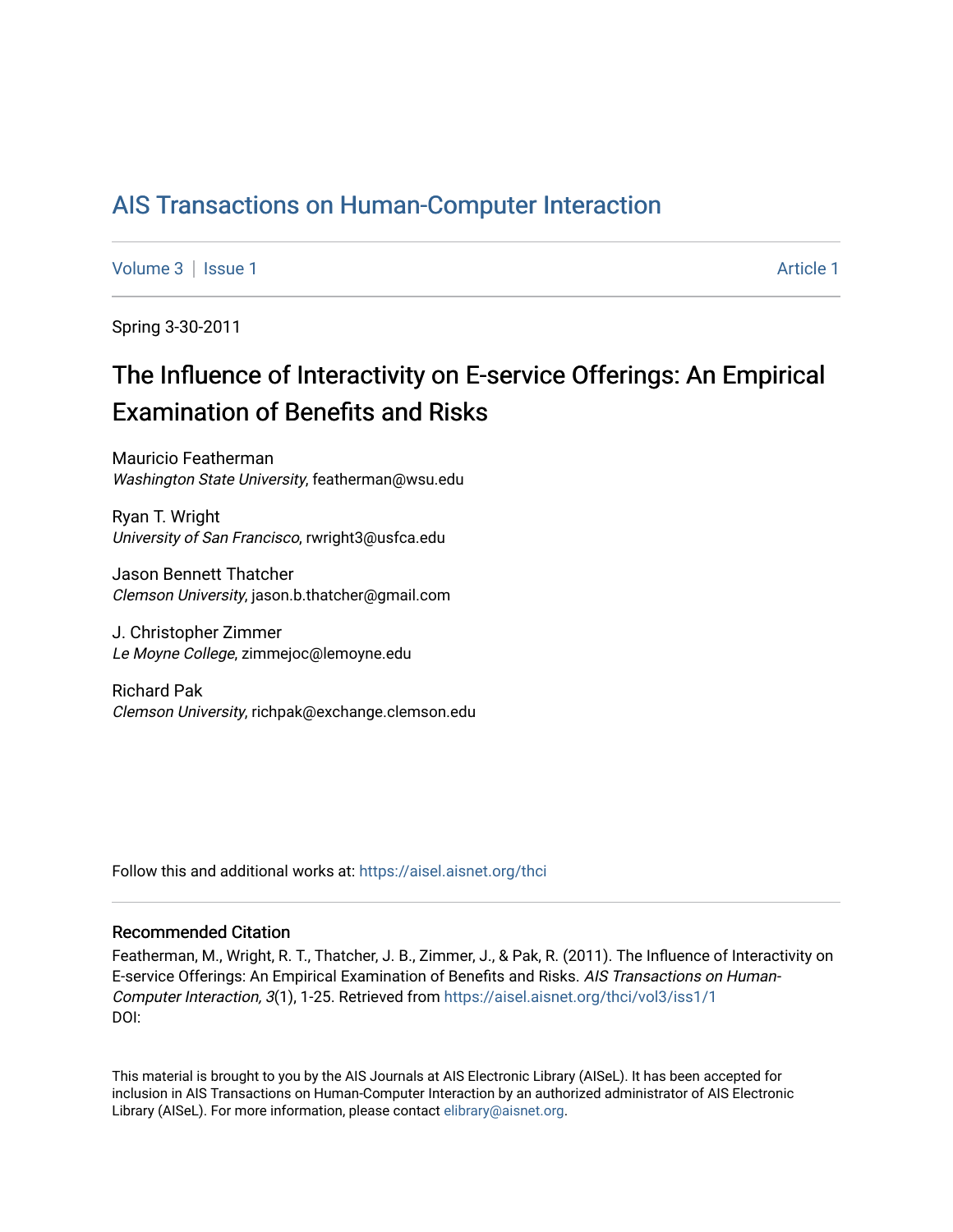

**THCI** 

**Original Research**

**The Influence of Interactivity on E-service Offerings: An Empirical Examination of Benefits and Risks**

**Mauricio Featherman** Washington State University featherman@wsu.edu

> **Jason Thatcher** Clemson University jthatch@clemson.edu

**Ryan T. Wright** University of San Francisco rwright3@usfca.edu

**J. Christopher Zimmer** Le Moyne College zimmejoc@lemoyne.edu

**Richard Pak** Clemson University richpak@exchange.clemson.edu

**Abstract**

News reports of Internet-based security breaches, identity theft, fraud, and other dangers may increase the perceived risk and decrease the perceived benefits of using electronic services (or e-services). We examine whether interactivity serves as a means to diminish the perceived risks and increase the perceived benefits of using e-services. To examine interactivity"s influence on consumers" perceptions, we conducted a laboratory experiment using a simulated web-based, online payment system. When compared to a non-interactive preview of an online payment system, we found that consumers who used an interactive e-service simulation reported higher perceived involvement and authenticity as well as higher intangibility and risks of e-services. Further, we found that interactivity moderated relationships such that consumers were more likely to report higher intentions to use eservices. The paper concludes with implications for research and practice.

**Keywords**: Interactivity, e-services, perceived risk, perceived benefits, situational involvement, information diagnosticity, mental intangibility, and authenticity

Viswanath Venkatesh was the accepting Senior Editor. This article was submitted on 2/24/2009 and accepted on 2/7/2011. It was with the authors 475 days for 2 revisions.

Featherman, M., R. T. Wright, J. Thatcher, J. C. Zimmer, and R. Pak (2011) "The Influence of Interactivity on E-service Offerings: An Empirical Examination of Benefits and Risks," *AIS Transactions on Human-Computer Interaction* (3) 1, pp. 1-25.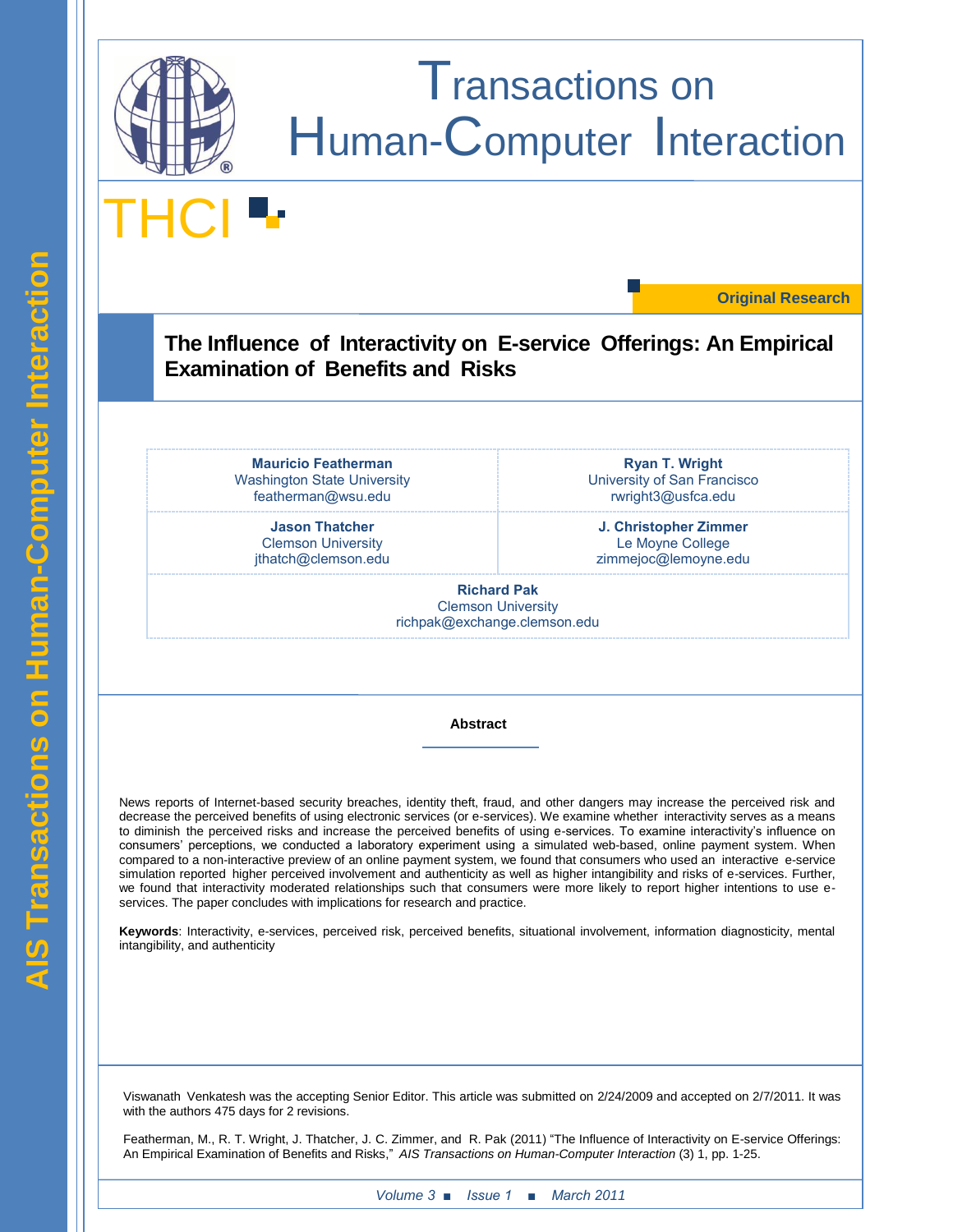## **INTRODUCTION**

The service sector accounts for over 80% of the U.S. economy (Davidson, 2010). This significant shift toward a service based economy (Alter, 2009) underscores the practical importance of information systems research that examines e-services (Rai and Sambamurthy, 2006). Electronic services, or e-services, refer to "interactive contentcentered and Internet-based customer service[s], driven by customers and integrated with related organizational customer support processes and technologies with the goal of strengthening the customer-service provider relationship" (de Ruyter et al., 2001 p. 185). In contrast to e-commerce websites that sell physical products, eservices offer consumers intangible, experiential services, such as customer service or billing systems. As such, eservice research transects topics germane to the information systems, services, and consumer behavior literatures.

E-services are an extension of the traditional service sector in that they offer convenient access to information for its review and management. Many service providers that traditionally offered face-to-face consumer experiences (e.g., banking, medical services, retirement planning, government permitting) have transitioned to using self-service websites. For example, use of online banking doubled in less than 5 years (Fox and Beier, 2006), with more than 70% of all Internet users reporting that they utilize these financial services(Sachoff, 2009).Through using such eservices, consumers may realize many benefits, such as convenience and access. In contrast to paper-based, phone-based or face-to-face methods of customer service, users may access e-services regardless of location or time of day. Further, through accessing e-services, users who may lack the ability to use traditional customer service alternatives, because of limited mobility due to age or illness, become capable of conducting private, secure transactions.

Surprisingly, encouraging e-services use can be problematic. Intangible goods require one to directly experience a service or interact with a service provider to evaluate their worth (Kempf and Smith, 1998; Klein, 1998; Mitra et al., 1999; Nelson, 1974; Wright and Lynch, 1995). When a service is delivered in person, consumers can assess its attributes through direct interaction with service providers and their service-space, or actual use of the service. In contrast, e-services often rely on static web demonstrations (e.g., web pages with text and images) that offer consumers limited ability to experience the actual service. Also, lacking experience with the services, consumers may find it difficult to trust online service providers (McKnight et al., 2002). Further, because information is readily shared over the web, consumers may suffer personal losses from e-service transactions; therefore, they perceive risk (Featherman and Pavlou, 2003; Van der Heijen et al., 2003). Hence, due to e-services" intangibility and perceived riskiness, evidence indicates that significant numbers of consumers choose not to adopt e-services (Prins and Verhoef, 2007).

To encourage e-service use, some researchers suggest web vendors offer consumers highly interactive web-based demonstrations of e-services (Schlosser, 2003). For tangible goods, research suggests that interactive demonstrations improve consumers" ability to evaluate product quality (Jiang and Benbasat, 2004), recall the product"s attributes (Li et al., 2002), and make decisions (Griffith and Chen, 2004). For intangible e-services, interactive demonstrations have the potential to improve consumers" understanding of how an e-service delivers services. Therefore, the purpose of this research is to investigate whether interactive demonstrations improve consumers" ability to evaluate e-services prior to their purchase. Furthermore, this research investigates whether an interactive demonstration moderates intentions towards using an e-service. Specifically, we focus on the following questions:

- In e-services, how do differing levels of interactivity influence perceptions of risk?
- In e-services, how do differing levels of interactivity influence perceptions of benefits?

Our study responds to Venkatesh"s (2006) call for service research to include design characteristics. For instance, he notes that service research must examine "questions related to consumers" trust in such indirect use of technology, risks involved, expected consequences (good and bad), design characteristics and features (e.g., poka-yokes) that could prevent errors, and communication gaps between expression of consumer needs" (p. 510). Furthermore, Venkatesh and Bala (2008) suggest that "interventions," such as interactivity, may provide "…a realistic preview of the system so that potential users can develop an accurate perception regarding systems features" (p. 292). Within the context of e-services, we respond to these calls by examining the influence of interactivity embedded in websites on consumers" beliefs and intentions.

Our examination of e-services and interactivity unfolds as follows: First, we review the contemporary literature to develop a baseline understanding of risk, benefit, and interactivity. Second, rooted in the information systems and marketing literatures, we develop model that explains how consumers evaluate e-services and tie it to hypotheses. Next, we report the results of an experiment that tested interactivity"s influence on our model. The paper concludes with a discussion of results and implications for research and practice.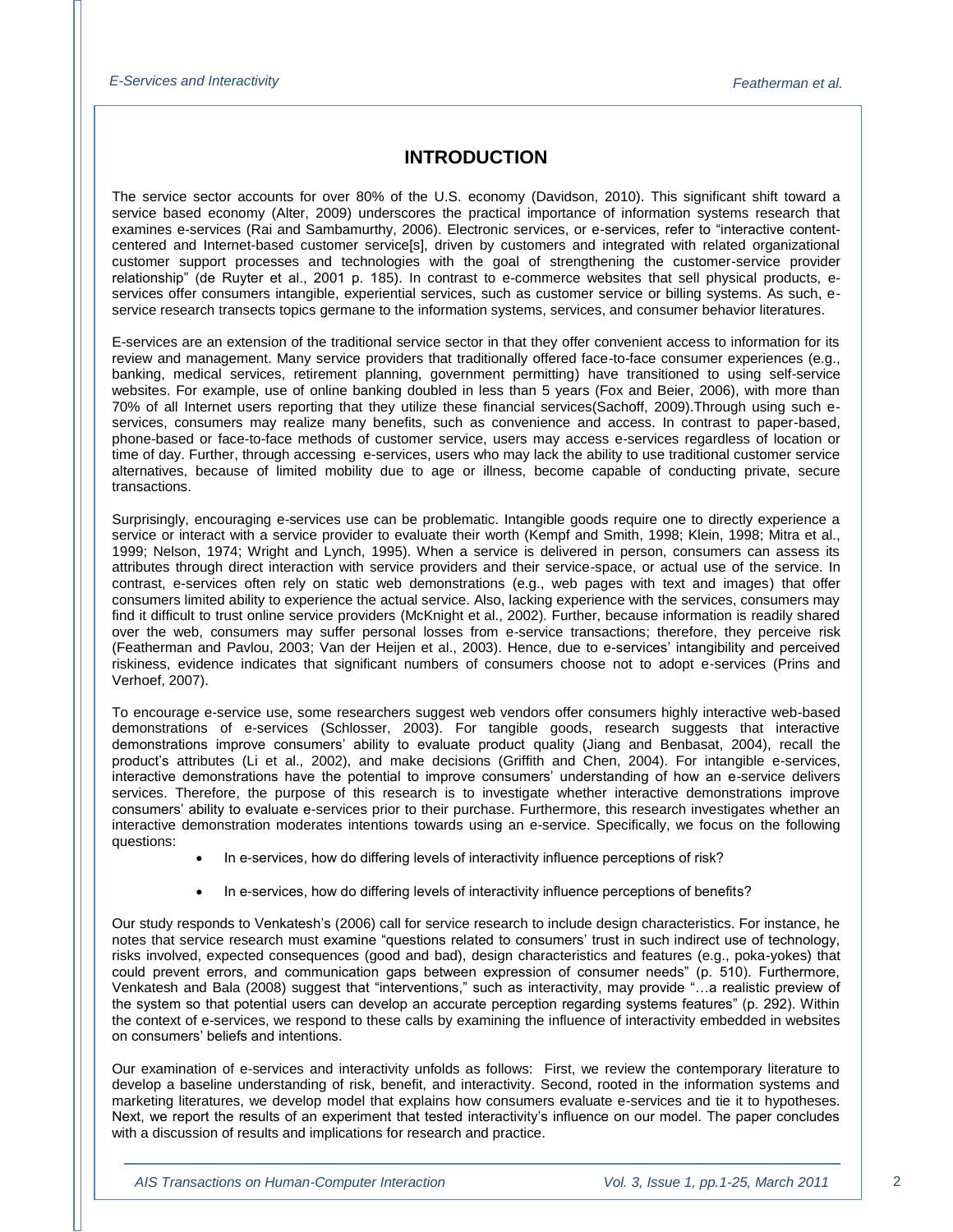## **CONCEPTUAL FOUNDATION**

## **Risks and Benefits**

Product or service previews shape consumers" assessments of risks and benefits related to their use. The extant product and service assessment literature includes a rich history of non-technology mediated consumer interactions (Dowling and Staelin, 1994; Kaplan and Szybille, 1974; Peter and Tarpey, 1975; Stone and Gronhaug, 1993). In these traditional environments, consumers" evaluations of service providers are often based on information acquired from direct experience, mental image processing, and discursive searches (Petty and Cacioppo, 1986). When such direct experience is absent, Wells et al. (2011) argue that information asymmetries develop between consumer and vendors that increases perceived risks of transactions. This includes risks tied to performance (e.g., privacy, financial, physical) and psycho-social (e.g., ego or embarrassment) aspects of service provision. Although recent research has documented the influence of such risks on consumers" intentions and behavior (Featherman and Pavlou, 2003; Park et al., 2004), scant research has examined how variance in web-based previews relates to perceptions of e-services.

Websites are the primary means through which consumers preview or experience e-services. Understanding the influence of website design on consumer evaluations of e-services is important for two reasons. First, e-services are intangible (Featherman and Wells, 2010; Mitchell and Greatorex, 1993). Even if vendors claim to efficiently and effectively deliver a service, consumers lack the ability to see, touch and assess its quality prior to adoption. Websites offer e-service vendors the opportunity to make an intangible product more concrete in the minds of a consumer (i.e., less impalpable and mentally intangible). Second, given interaction with consumers is virtual, e-service providers lack the ability to provide physical and observable indicators of likely service performance, such as personal interaction with a customer service agent or a facility such as a branch of a bank. For example, although a consumer may trust the service provider, they lack the ability to directly assess the quality of security measures designed to protect personal information (e.g. health or financial) that is transmitted or stored over the Internet (Malhotra et al., 2004; Van Slyke et al., 2006). Hence, we propose that in the context of e-services, web based demonstrations offer consumers a pre-purchase means to vicariously observe e-service performance, service quality, and security guarantees, thereby diminishing perceptions that e-services are risky to use and increasing perceptions that the advertised benefits will be realized.

## **Interactivity**

In the human-computer interaction (HCI) literature, interactivity has been studied for some time (Steuer, 1992). In terms of website design, interactivity research examines how technology elements provide to consumers a means to conduct richer pre-purchase evaluations of goods and services (Campbell et al., 2011; Liu, 2003; Liu and Shrum, 2002). Interactivity in general has several divergent definitions that have been utilized in online research (Liu and Shrum, 2002; Liu and Shrum, 2009). In our research, we define interactivity as a consumer"s ability to manipulate objects in an online environment (Campbell et al., 2011; Schlosser, 2003; Shneiderman, 1987). Interactivity research suggests that website design must be congruent with the type of product or service offered by a vendor (Wells et al., 2011). To effectively communicate the quality of goods and services, Wright and Lynch (1995) suggest that the diagnosticity of the website"s information must be congruent with the nature of the goods or services. Furthermore, this research posits that the type of information offered by a website should vary with the unique attributes of the products or services offered. Jiang and Benbasat (2004) provide evidence that interactive elements within a website (e.g., product virtualization) may influence consumers" affect toward the product. Perhaps, as Wells et al. (2011) suggest, that signals about product or service quality embedded in websites create a "media congruency effect" that subsequently affects evaluations of intangible goods. This effect is sub-optimal when websites offer static, indirect previews (e.g., text, images, and video) of experience goods, and optimal when they provide realistic previews of goods or services with interactive demos (Ariely, 2000).

Increasing the interactivity of web-based demonstration offers an opportunity to deepen consumers" understanding of e-services. When interacting with static interfaces, consumers" perceptions of e-service attributes and processes are based on passive experiences of vendor-provided text, pictures, or video clips. When offered interactive hands-on demonstrations that simulate software processes, which we refer to as virtual e-service experiences (VESEs), consumers form perceptions based on simulated trial experiences with an e-service, which should sharpen their understanding of an e-service"s attributes (Schlosser, 2003; Shneiderman, 1987). When compared to images and media embedded in less interactive demonstrations and viewed passively, highly interactive VESEs should result in increased understanding, reduced uncertainty, and more positive perceptions of an e-service and its provider because they require more involved cognitive elaboration processes(Jiang and Benbasat, 2007; MacInnis and Price, 1987; Petty and Cacioppo, 1986).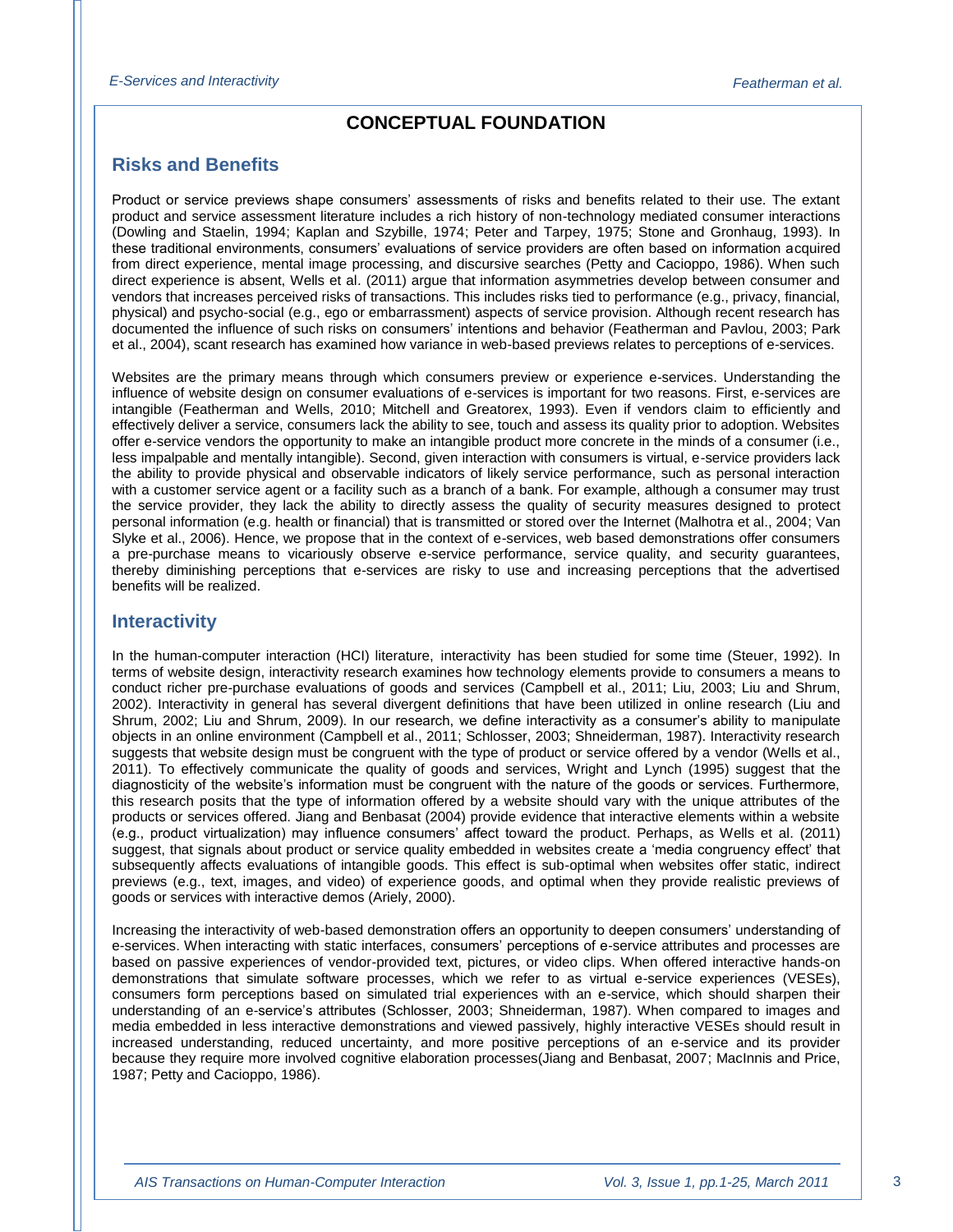## **RESEARCH MODEL**

We now turn to developing a model that explains interactivity"s relationships with consumer behavior. Specifically, we investigate interactivity"s relationship with established antecedents of perceived risks and perceived benefits, as well as intentions to complete transactions using an e-service (see Figure 1). These antecedents are: 1) situational involvement (a measure of consumer interest), 2) information diagnosticity (a measure of information usefulness), 3) mental intangibility (a measure of mental clarity), and 4) authenticity (a measure of beliefs that an e-service is legitimate). In the following paragraphs, we describe the logic behind interactivity"s influence on these constructs and their interrelationships.



#### **Figure 1: Conceptual Model of Interactivity's Effect on E-Services Using VESE (Virtual E-Service Experiences)**

In addition to making these transitions to greater participation, many people terminate their participation for a variety of reasons, which is not shown explicitly in Figure 1. There is also a time dimension within the four activities. For each activity, there are the uncertain first steps, sometimes followed by repeat visits that can mature into a growing sense of confidence and increased activity as a reader, contributor, collaborator, or leader. There are at least two paths to maturation: participants may become more active within one stage or may move on to begin another stage.

## **Consumer Intent to Use an E-service**

Because e-services require interaction with a website, consumers may be more likely to decide to use them when eservice providers offer VESEs. Research suggests that product demonstrations may shape consumers "expectations about e-services (e.g., making a purchase or storing information) by improving their ability to imagine themselves using an e-service (see Anderson, 1983; Kahneman and Tversky, 1982; MacInnis and Price, 1987). VESEs do this by providing more tangible experiences with how services are delivered (e.g., time, skills, and information required for their use) as well as their outcomes (e.g., charts, tables, and reports). Similarly, the concept of trial ability suggests that the more an individual can experiment with an innovative product or service on a limited basis before purchasing it, as with a VESE, the more likely they are to purchase the innovation (Rogers, 1995). For tangible goods, website interactivity has been found to increase consumers" purchase intention toward products (Schlosser, 2003) as well as increase their positive perceptions of those products (Li et al., 2002). Consistent with prior work on product demonstrations and tangible goods, we believe that interactivity in website demonstrations will increase intent to use e-services. Hence,

*H1: The level of interactivity within a VESE will influence a consumer's intention to use the e-service.*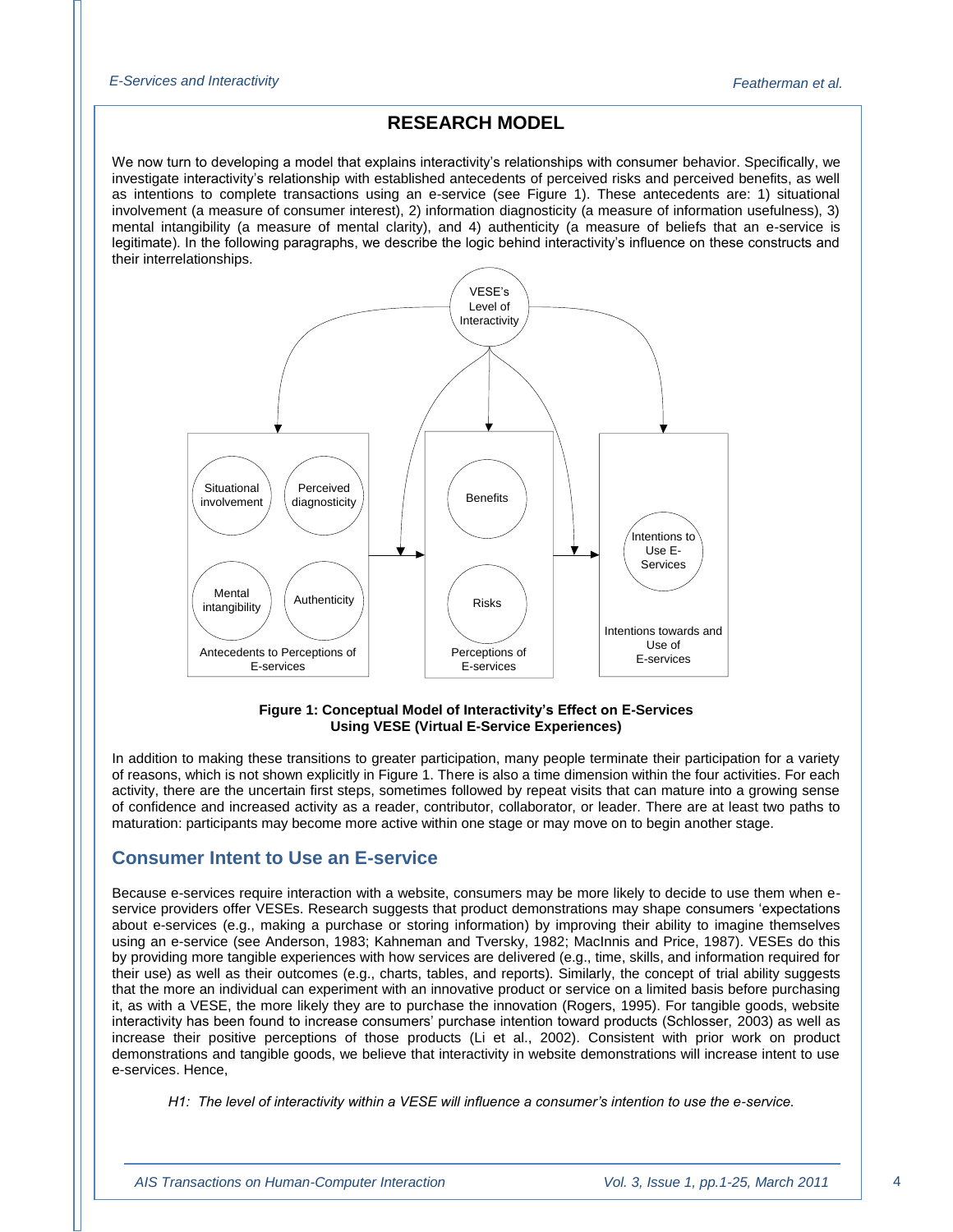## **Risks**

When considering purchasing services, consumers seek to increase their understanding of service processes, outcomes, and risks (Shimp and Bearden, 1982; Tan, 1999). When relying on verbal descriptions or printed materials, consumers typically evaluate services using less than optimal indirect virtual cues and mental image processing (MacInnis and Price, 1987) in lieu of more substantial discursive processing of their attributes and processes (Petty and Cacioppo, 1986). Consumers who rely on passive content must use mental visualization to construct their evaluation of processes, performance efficacy, and outcomes of purchasing a service. Lacking direct experience with a vendor, consumers typically deem these services as riskier purchases (Mitra et al., 1999).

Perceived risk refers to the belief that a loss will result from completing a transaction (Featherman and Pavlou, 2003). A highly interactive VESE should reduce perceived risk. The theory of media richness (Daft and Lengel, 1986; Trevino, 1987) suggests that "richer" media with instant feedback and multiple cues will better convey an equivocal message (e.g., an e-service provider"s claims of performance efficacy and promised benefits). Similarly, providing consumers with experience should help improve their mental models (Klein and Crandall, 1995) of how the e-service works, thereby reducing the perceived risk of using the e-service. Hence,

#### *H2a: The level of interactivity within a VESE will influence a consumer's perceived risk.*

Further, when information is presented using a highly interactive VESE, the salience and effects of risk concerns about e-service use should decline. Trial sampling of a product or service is considered an effective risk-reducing strategy for selling tangible products (Derbaix, 1983; Tan, 1999). Virtual product demonstrations should reduce perceived risk because they are an analog for trial sampling in an online environment (Biocca, 1992; Hoffman and Novak, 1996). The basic premise is that if consumers improve their understanding of an online service through an interactive preview, such as a VESE, the perceived risk of purchasing or utilizing the e-service should be lessened. Hence,

*H2b: The level of interactivity within a VESE will moderate the relationship between perceived risk and a consumer's intent to use the e-service.*

## **Benefits**

One reason that e-services are difficult to market is that, prior to actual use, consumers purchase only the promise of future benefits. Benefits refer to a consumer"s belief about the extent to which he or she will become better off from using a specific e-service website (Kim et al., 2008). Lacking direct experience, consumers are often skeptical that they will realize the advertised benefits for many products and services that have experiential attributes (Ford et al., 1990). Thus, to encourage e-service use, the critical challenge is convincing online consumers that they will realize promised benefits.

Directly interacting with a service offers one means to facilitate consumers developing a deeper understanding of its benefits. Advertising research has found that directly interacting with a product through trials or samples is more effective than passive advertising designed to encourage consumers to understand the benefits of tangible products (Smith and Swinyard, 1982; Smith and Swinyard, 1988). Within the context of e-commerce, research suggests that when a website's message is more persuasive, it will evoke vivid mental images leading to more favorable brand judgments (Coyle and Thorson, 2001; Green and Brock, 2000).

Presenting a demonstration of e-service efficacy using an interactive, realistic VESE should enable consumers to evoke mental models of potential utility gains (e.g., convenience, efficiency, and ease of use) derived from usage. Interactivity embedded in virtual product experiences provides consumers with tangible product experience (Jiang and Benbasat, 2004; Jiang and Benbasat, 2007). These interactive tools offer consumers an avenue to produce mental models that should also aid in the diagnosticity of the e-service. Specifically, a highly interactive VESE should help consumers form stronger experience-based beliefs that the e-service will perform as advertised and deliver promised benefits. Hence,

#### *H3a: The level of interactivity within a VESE will influence a consumer's perceived benefits.*

A better exposition of e-service features and processes via a VESE should improve consumers" knowledge and appreciation of the e-service"s benefits. Therefore, when consumers experience an e-service via VESE, ties from perceived benefits to purchase decisions should be strengthened. Consumers rely on vendor signals of service quality, such as high perceived advertising expenses (Kirmani, 1990; Nelson, 1974), when forming product/service evaluations. Given that signaling of service quality can be embedded in the website experience it (Wells et al., 2011), it follows that when a vendor deploys an interactive VESE, it signals a commitment to providing services. Highly interactive VESE"s should signal commitment because of the cost and difficulty associated with providing a demonstration that allows consumers to actually experience using the service. Given that consumers of this study are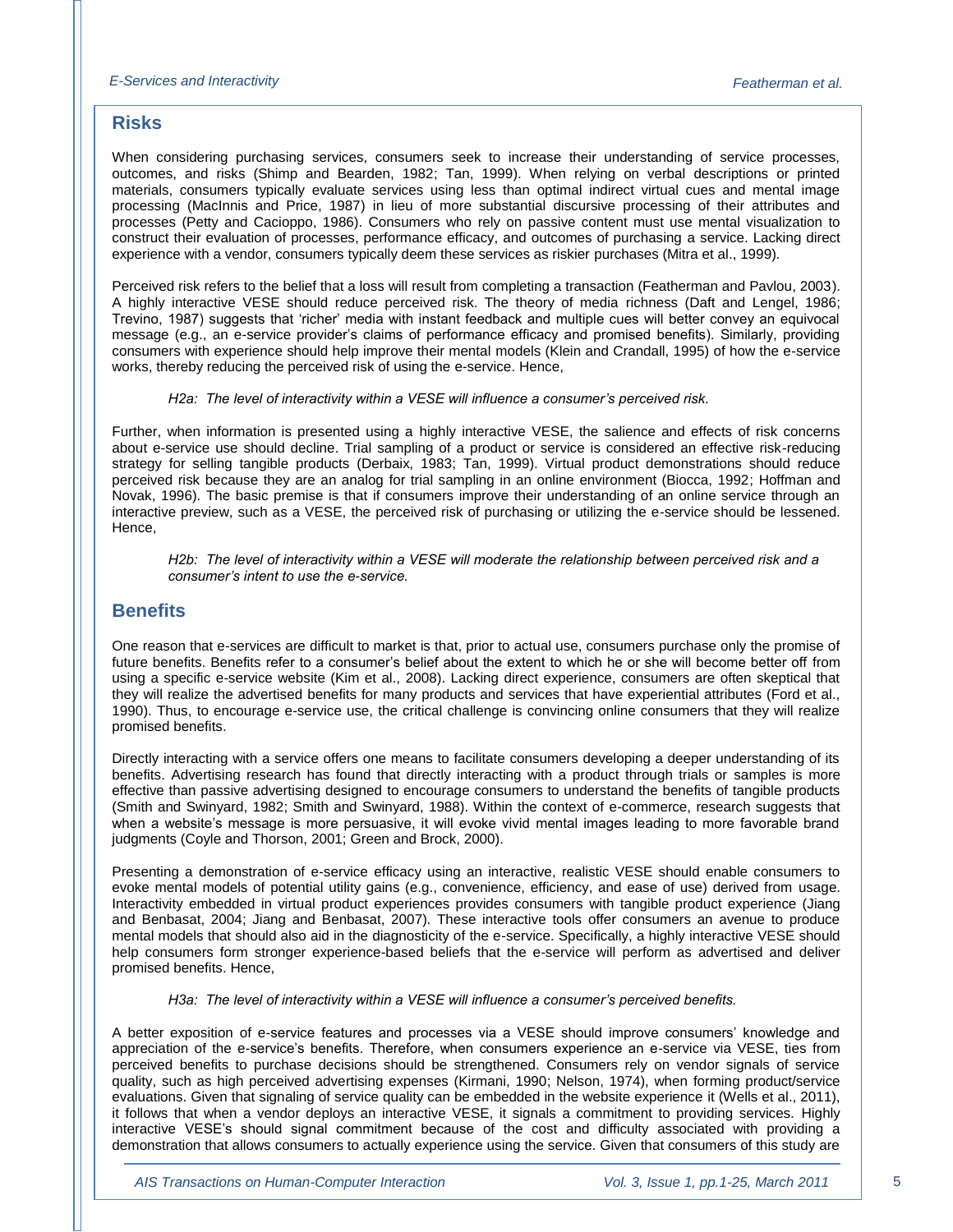being exposed to a vendor"s strong message of e-service performance efficacy, we expect that the highly interactive VESE will not only more effectively portray the benefits of e-service usage, but also strengthen the influence of perceived benefits on consumers" intention to use an e-service. Hence,

*H3b: The level of interactivity within a VESE will moderate the relationship between perceived benefits and a consumer's intent to use the e-service.*

## **Situational Involvement**

Interactivity should influence consumers" levels of situational involvement and its relationship with e-service evaluations. Situational involvement refers to consumers" "temporary perception of product (or service) importance based on the consumer"s desire to obtain particular extrinsic goals that may derive from the purchase and/or usage of the product" (Bloch and Richins, 1983 p. 72). Consumers experience situational involvement when they tie a decision to matters of personal importance, such as managing finances, planning for their future, or making an investment decision (Celsi and Olson, 1988; Laurent and Kapferer, 1985; Richins and Bloch, 1986). High situational involvement encourages consumers to pay attention to, process, and retain information on product attributes and benefits (Celsi and Olson, 1988).

Highly interactive VESEs may increase consumers" situational involvement as they may be more immersive than passive previews of services. A similar tool, Virtual Product Experience, has been shown to improve consumer"s situational involvement (Jiang and Benbasat, 2004). Websites that utilize passive content provide an indirect experience of the e-service. In effect, the consumer is a passive spectator, indirectly witnessing service provision. In contrast, highly interactive VESE"s are dynamic and involve the consumer, requiring them to navigate and manipulate features to learn about e-service provision. When compared to websites with low interactivity, highly interactive VESEs increase situational involvement by providing consumers direct experience with the service, opportunities to customize content to their specific circumstances, and previews of the service that are more personally interesting and relevant. Hence,

#### *H4a: The level of interactivity within a VESE will influence a consumer's situational involvement.*

Consumers who express higher situational involvement will more carefully evaluate the e-service"s risks and benefits. As argued by Folkes (1988), higher situational involvement may simply encourage consumers to discount prior service experiences (e.g., personal, within their social network and news reports) and focus their attention on the present service provider. E-commerce consumers with low situational involvement tend to place more focus on peripheral cues, such as website design factors (Lee and Huh, 2010). Further, those e-commerce consumers with high situational involvement tend to seek "trust-inducing" arguments (Lee and Huh, 2010), such as perceived risk and perceived benefits. Interactive website factors, such as VESEs, can operate to increase situational involvement in online purchasing decisions. Consequently, as situational involvement increases, perceived risk should be mitigated and perceived benefits should increase. To the extent that a highly interactive VESE helps consumers become involved and learn about the performance of an e-service, consumers with higher situational involvement should also evaluate e-service usage as being more beneficial and less risky. Hence,

*H4b: The level of interactivity within a VESE will moderate the relationship between situational involvement and perceived risk.* 

*H4c: The level of interactivity within a VESE will moderate the relationship between situational involvement and perceived benefits.*

## **Information Diagnosticity**

Marketers of e-services face the often daunting task of explaining unfamiliar e-services to online shoppers. Therefore, the diagnosticity of promotional materials warrants analysis in the e-services context. Information diagnosticity refers to the notion that parcels of information vary in their usefulness for pre-purchase decision-making (Kempf and Smith, 1998). A parcel of information"s perceived diagnosticity refers to "the extent to which inferences based on the information alone would be adequate to make a decision" (Aaker and Joachimsthaler, 2000 p. 374). Product or service trials provide a vivid, informative and diagnostic experience for consumers (Kempf, 1999; Kempf and Smith, 1998) because participants gain direct, sensory experience interacting with the object (Fazio and M.P., 1978; Fishbein and Ajzen, 1975).

Interactive virtual product experiences provide consumers with more diagnostic experiences. The media congruency effect (Wright and Lynch, 1995) suggests that a product's experience attributes are best demonstrated through personal trial, rather than indirect observation. A vivid presentation format has been shown to make the evaluative cues richer, encouraging consumers" message processing and aiding message recall (Kisielius and Sternthal, 1984; Kisielius and Sternthal, 1986). Interactivity lends itself to diagnosticity in an online environment. Jiang and Benbasat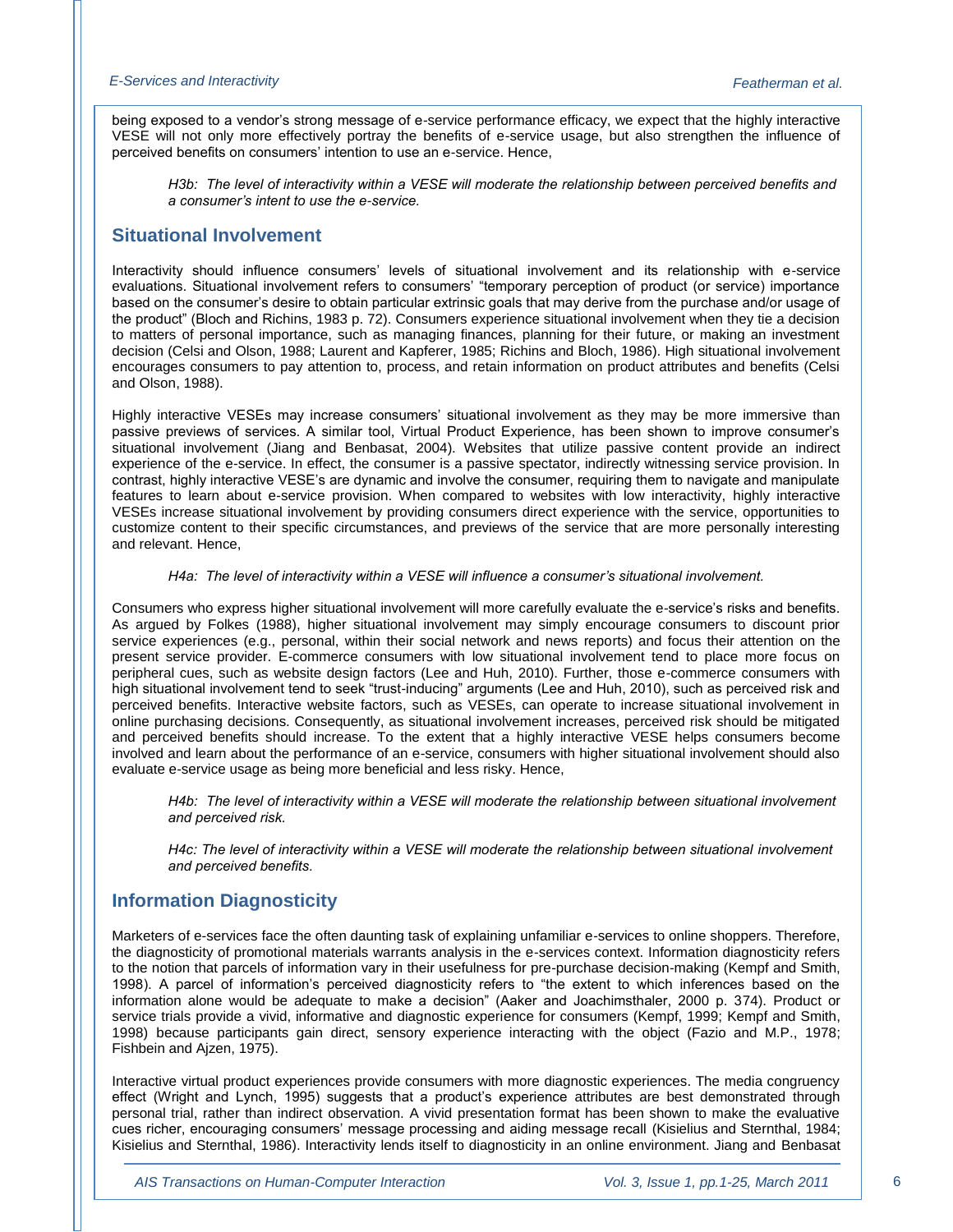(2004, 2007) found that interactive virtual product experiences (in comparison to more passive means) increase the perceived diagnosticity of vendor messages when displaying physical products. In their more recent study, they found that a VESE that demonstrated the functions available on a wristwatch improved consumers" reports of a website"s diagnosticity toward the product. In an e-service context where there is no physical product, it is important to evaluate whether website design increases the diagnosticity of an e-service. VESEs may offer the ability to experience the eservice pre-purchase more so than even a physical product VESE. For example, if consumers are able to work with an online tax preparation service before they actually purchase the e-service, logically the Website's diagnosticity should be improved over a less interactive presentation. Therefore, we believe that consumers can evaluate information on e-services" experiential attributes more effectively through involvement with a highly interactive VESE than passive content. Hence,

*H5a: The level of interactivity within a VESE will influence a consumer's perceived diagnosticity.*

In addition to improving the information diagnosticity of a website, highly interactive VESEs should strengthen ties between consumer evaluations of information and assessments of risks and benefits. Lim and Benbasat's (2000) finding that a multimedia interface leads to a lower perceived equivocality and higher perceived usefulness for hard to analyze tasks, suggests that more diagnostic information (as afforded by a VESE) may reduce perceived uncertainties and risk while simultaneously increasing consumer appreciation and therefore evaluations of an eservice's benefits. When interactivity encourages higher perceived information diagnosticity, consumers may more readily comprehend e-service benefits. Hence,

*H5b: The level of interactivity within a VESE will moderate the relationship between perceived diagnosticity and perceived risk.* 

*H5c: The level of interactivity within a VESE will moderate the relationship between perceived diagnosticity and perceived benefits.*

## **Perceived Authenticity**

Authenticity refers to whether one perceives an e-service provider"s assurances of safe, reliable service delivery to be credible and legitimate [\(Featherman et al., 2006\)](#page-16-0). Due to frequent reports of Internet-enabled fraud, security breaches, and identity theft, consumers" evaluations of a vendor"s authenticity may influence their evaluations of risks and benefits. Beliefs about the authenticity of a vendor"s offerings influence perceptions of products [\(Belk and Costa,](#page-16-1)  [1998;](#page-16-1) [Brown, 2001;](#page-16-2) [Goldman and Papson, 1996\)](#page-16-3), processes underpinning e-commerce transactions [\(Koiso-Kanttila,](#page-17-0)  [2004\)](#page-17-0) and evaluations of e-services [\(Featherman et al., 2006\)](#page-16-0). A highly interactive VESE may foster perceived authenticity because it signals consumers that vendors have invested in their service and in tools required to interact with potential customers [\(Kirmani, 1990\)](#page-17-1). More importantly, a highly interactive VESE offers opportunities to experience how a vendor delivers services, and should foster perceptions of an e-services' reliability and credibility. Hence,

*H6a: The level of interactivity within a VESE will influence a consumer's perceived authenticity.*

Consumer beliefs that a website is legitimate and authentic decrease perceived risks of e-service usage [\(Featherman](#page-16-0) [et al., 2006\)](#page-16-0). When compared to non-interactive content, a highly interactive VESE is more congruent with actual eservice provision, likely to foster a sense of situational normality [\(McKnight et al., 2002\)](#page-17-2), and reduce the risk-inducing effect of an e-service that is perceived to be non-authentic. Also, when consumers are not concerned with the legitimacy of e-service providers, they will be more likely to form positive perceptions of the potential benefits of eservice usage. Furthermore, in online environments, web design elements clearly affect the perceived authenticity of a physical product [\(Wells et al., 2011\)](#page-18-0).Moreover, research has found that higher levels of interactivity in online learning lowers perceived risk while also increasing the authenticity of the course [\(Swan, 2001\)](#page-18-1).Taken together, these studies suggest that the use of web design elements can create mental models that may mitigate feeling such as perceived risk while highlighting possible benefits. Hence,

*H6b: The level of interactivity within a VESE will moderate the relationship between perceived authenticity and perceived risk.* 

*H6c: The level of interactivity within a VESE will moderate the relationship between perceived authenticity and perceived benefits.*

## **Mental Intangibility**

Prior research argues that because e-services are physically intangible, the focus should remain on the level of mental intangibility that the e-service creates for consumers[\(Featherman and Wells, 2010\)](#page-16-4).Mental intangibility refers to consumers" inability to visualize, comprehend, and evaluate a vendor offering [\(Bateson, 1979;](#page-16-5) [McDougall and](#page-17-3)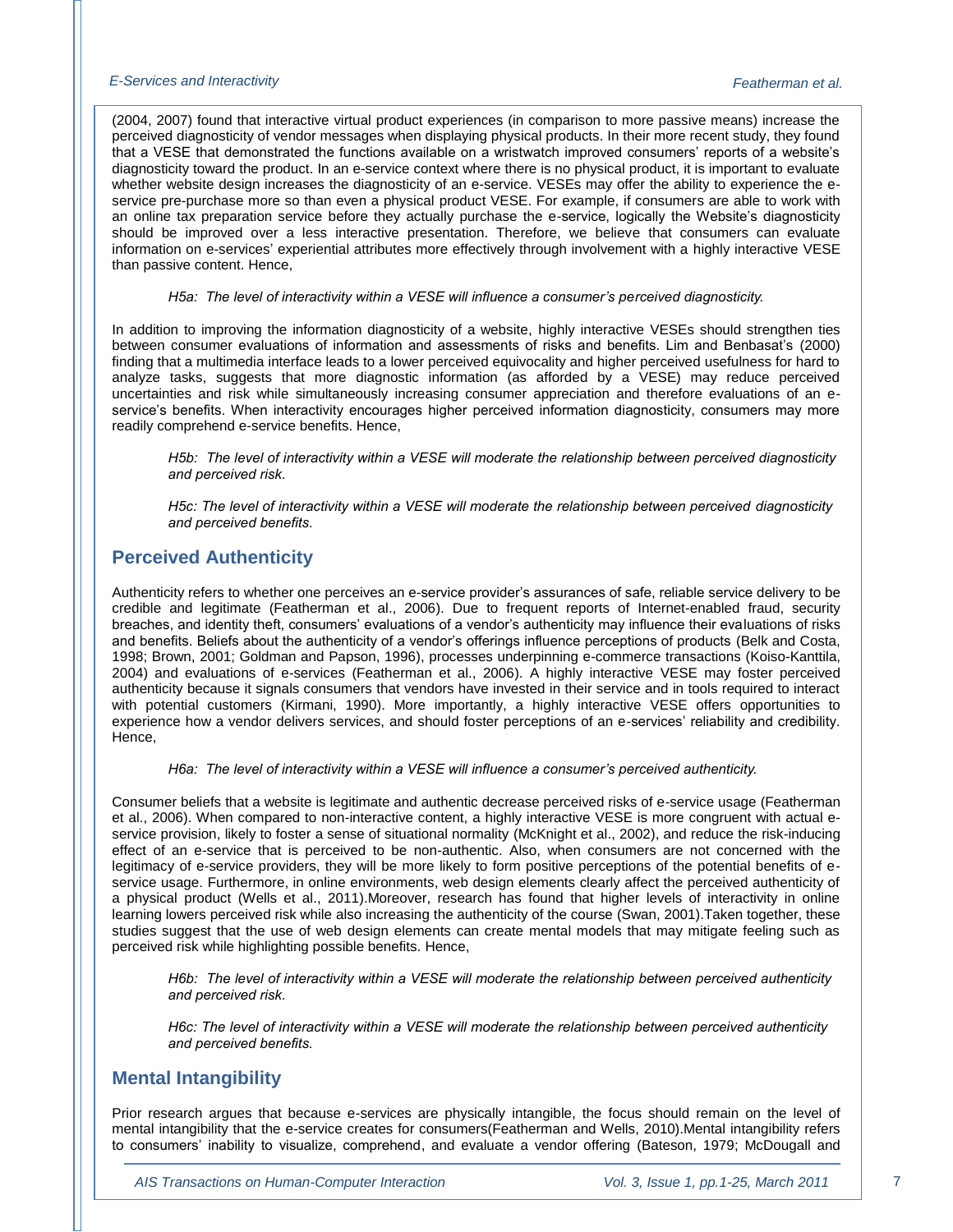[Snetsinger, 1990;](#page-17-3) [Zeithaml, 1981\)](#page-19-0).Consumers of services may not readily perform mental imagery processing (forming mental images of the service experience) based on passive text, pictures and video. Because static advertisements may be interpreted in many ways, consumers may not be able to clearly visualize how an e-service works or its distinct attributes, and as a result may report higher mental intangibility. When consumers have difficulty visualizing or defining a clear, concrete mental image of a service, they report higher levels of mental intangibility [\(Laroche et al., 2003;](#page-17-4) [Laroche et al., 2005;](#page-17-5) [McDougall and Snetsinger, 1990\)](#page-17-3).

Interactivity decreases mental intangibility by helping consumers form a clear and concrete understanding of an electronically enabled product or service. Imagined consumption based on static advertising results in consumers using less diagnostic mental imagery processing [\(MacInnis and Price, 1987;](#page-17-6) [Petrova and Cialdini, 2005\)](#page-18-2) which leads to less clarity in understanding of an e-service's features and capabilities. We contend that interactivity enables concrete first-hand experiences of a service in action and enables more effective discursive processing that leads to reduced mental intangibility [\(Escalas, 2004;](#page-16-6) [MacInnis and Price, 1987;](#page-17-6) [Petrova and Cialdini, 2005;](#page-18-2) [Schlosser, 2003;](#page-18-3) [Thompson and Hamilton, 2006\)](#page-18-4). Hence,

#### *H7a: The level of interactivity within a VESE will influence a consumer's mental intangibility.*

Mental intangibility may increase perceived risk [\(Laroche et al., 2005\)](#page-17-5) and diminish perceived benefits of using an eservice. Also, enabling consumers to control the flow of information with an interactive demonstration can increase consumer learning about a product's attributes [\(Ariely, 2000;](#page-15-0) [Hoffman and Novak, 1996\)](#page-16-7). Therefore, using highly interactive VESEs that allow consumers to gain experience with the e-services' functionality should diminish the negative effect of intangibility as a contributor to consumer perceptions of risk, and increase the e-service's perceived benefits. Hence,

*H7b: The level of interactivity within a VESE will moderate the relationship between mental intangibility and perceived risk.* 

*H7c: The level of interactivity within a VESE will moderate the relationship between mental intangibility and perceived benefits.* 

## **METHOD**

## **Participants**

Participants were recruited at a large U.S. university in the Pacific Northwest. Participation was voluntary and participants were compensated with nominal course credit (~1%). The study was conducted among 166 participants (66 women) whose average age was 21.2 years. Participants self-rated their PC skills, with 6 (3.6%) reporting themselves as below average, 68 (41.0%) as average and 92 (55.4%) as above average. This sample is appropriate for our investigation of e-services and interactivity for two reasons. First, at this university, students are required to use e-services to view grades, download course materials, and upload assignments. While we did not conduct our experiment using a course management system, our participants' experience with e-services ensures that they possessed the familiarity necessary to interact with and offer a meaningful assessment of the system. Second, participation was limited to students who were responsible for paying bills. To evaluate the hypotheses, we used a simulation of an e-bill payment website. Because our participants were drawn from a sample frame that has experience using e-services and pays monthly bills, they are particularly well-suited for assessing the influence of interactivity on perceived risks and benefits of e-services.

## **Experiment**

We conducted a laboratory experiment to examine the influence of interactivity on e-services' perceived benefits and perceived risks. Participants were randomly assigned to one of two treatment conditions: (1) a low-interactive demonstration; or (2) a highly interactive demonstration (See Appendix A). Participants (N=78) in the first condition viewed the low-interactive demonstration, which blended screen shots and animated text to present information in an infomercial format. This low-interactive demonstration was built using Adobe Flash CS3. In the low interactivity condition, participants could only stop/pause, or replay the infomercial. Participants (N=88) in the second condition interacted with the VESE. On a web page, the VESE used a tabbed dialog box interface to provide participants with interactive, realistic control over information flow and learning. For example, screens displayed a check register, bill inbox, approved payments, and reports of payments by category. Sample screen shots of the vendor"s content are presented in Appendix A. To emulate real web pages, all subjects were provided with access to supplementary textbased web pages with details of the e-service offering (e.g., FAQ"s, pricing and service level). To confirm the interactivity of the virtual experience, we assembled a panel of five experts in e-commerce (two from industry and three from academia) and asked them to evaluate each condition"s level of interactivity (Likert 1 to 7 scales). All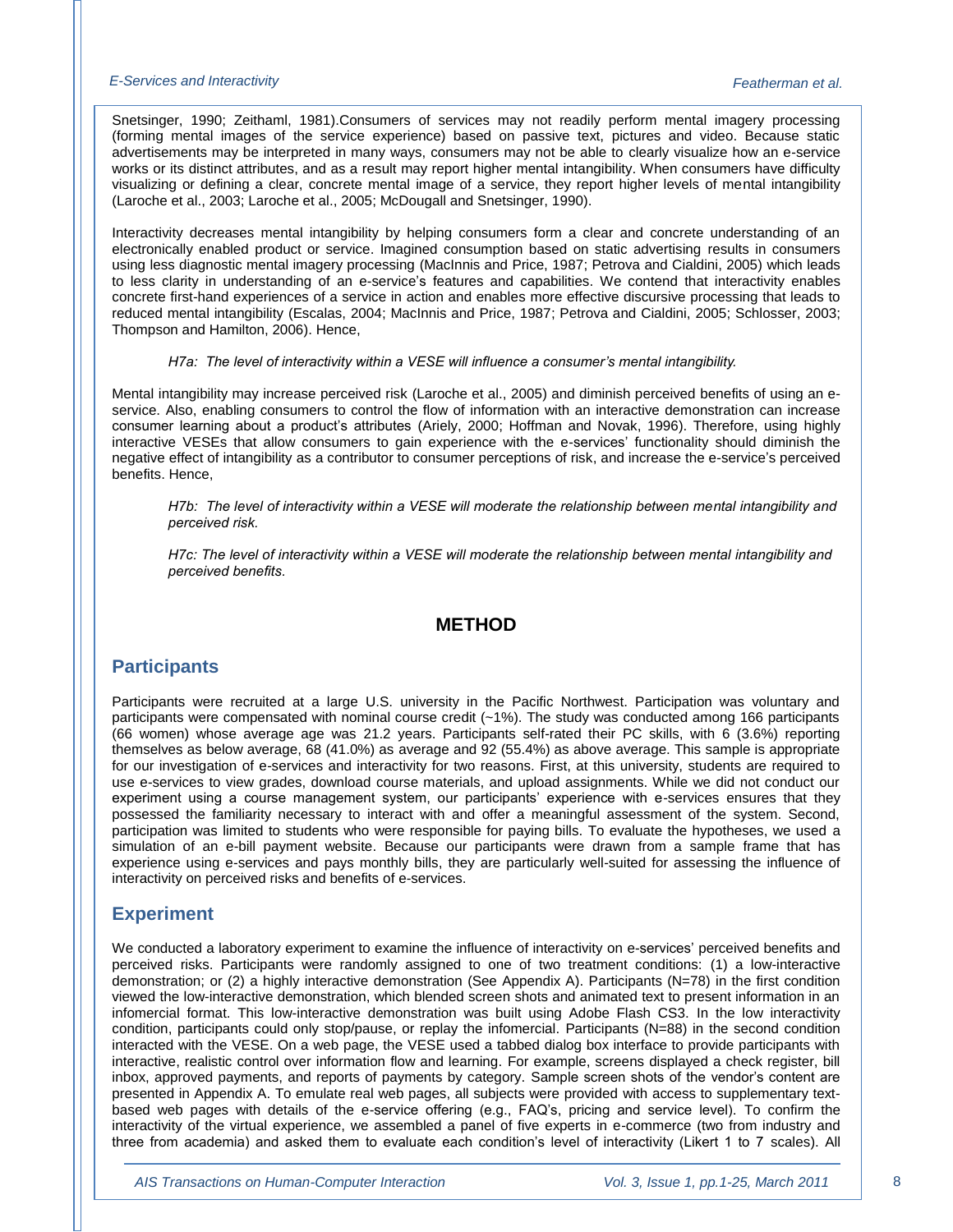raters agreed unanimously that the high interactivity and low interactivity conditions were named appropriately (MVESE=6.0; Mflash=2.8).

The research team ran eleven sessions in a laboratory with 30 computers running Windows XP software that included Windows Explorer 7.01. After the participants arrived, they were randomly assigned to one of the two conditions. In both conditions, they were asked to view (or interact with) information, describing an e-service provider"s virtual offerings. These features included: 1) viewing and paying bills, 2) verifying account balances, 3) viewing check register information and 4) analyzing prior payments. Across each treatment, special attention was paid to holding the information constant; this enabled the investigation of interactivity's influence on e-service evaluations. For each group, the average length of time required to complete the experiment was 29 minutes. After participants interacted with the treatments, they evaluated the e-service provider using an online survey.

#### **Measurement**

Validated measures were used to collect data on situational involvement [\(Zaichkowsky, 1985\)](#page-19-1), perceived authenticity [\(Featherman et al., 2006\)](#page-16-0), risk [\(Featherman et al., 2006\)](#page-16-0), mental intangibility [\(Laroche et al., 2005\)](#page-17-5), and intent to use an e-service [\(Venkatesh and Davis, 2000\)](#page-18-5). An expansion of Kemf and Smith"s [\(1998\)](#page-17-7) perceived diagnosticity scale was utilized. Appendix B lists the scales used in our data collection. Consistent with guidelines in the methods literature[\(Straub, 1989\)](#page-18-6), an original scale was developed to measure benefits of e-services. Items capturing the perceived benefits assess whether consumers believe e-services afford the lifestyle benefits of increased levels of control, convenience, speed and organization to monthly bill-paying. Items capturing utility gains include allowing the user to make fewer errors, improving the quality of their bill paying task performance and their personal bill paying effectiveness. Table 1 presents descriptive statistics, reliabilities and correlations for each construct in each condition. Appendix C reports the loadings for the constructs.

|                        |                   | <b>Mean</b> | SD   | $ICR^a$ |           | <b>Correlation of Constructs and AVEs</b> <sup>b</sup> |                              |                                      |           |                  |      |  |
|------------------------|-------------------|-------------|------|---------|-----------|--------------------------------------------------------|------------------------------|--------------------------------------|-----------|------------------|------|--|
| <b>Construct</b>       |                   |             |      |         | (1)       | (2)                                                    | (3)                          | (4)                                  | (5)       | (6)              | (7)  |  |
|                        | Involvement (1)   | 4.47        | 1.33 | 0.89    | 0.82      |                                                        |                              |                                      |           |                  |      |  |
|                        | Diagnosticity (2) | 4.89        | 1.04 | 0.82    | $-0.01$   | 0.78                                                   |                              |                                      |           |                  |      |  |
|                        | Authenticity (3)  | 3.70        | 1.12 | 0.92    | $0.39***$ | 0.11                                                   | 0.84                         |                                      |           |                  |      |  |
| $(N=78)$               | Intangibility (4) | 3.69        | 1.13 | 0.85    | $-0.33**$ |                                                        | $-0.29** -0.50***$           | 0.86                                 |           |                  |      |  |
| Low-Interactive VESE   | <b>Risk (5)</b>   | 4.74        | 1.04 | 0.86    | $-0.20$   | $-0.12$                                                | $-0.66***0.41***$            |                                      | 0.82      |                  |      |  |
|                        | Benefits (6)      | 4.13        | 1.36 | 0.96    | $0.31**$  |                                                        |                              | $0.42***$ $0.48***$ -0.58*** -0.29** |           | 0.89             |      |  |
|                        | Intent $(7)$      | 3.08        | 1.43 | 0.96    | $0.23*$   | $0.37***$                                              | 0.19                         | $-0.52***$                           | $-0.16$   | $0.71***$        | 0.96 |  |
|                        | Involvement (1)   | 5.28        | 1.01 | 0.86    | 0.79      |                                                        |                              |                                      |           |                  |      |  |
|                        | Diagnosticity (2) | 5.09        | 0.92 | 0.79    | $0.34**$  | 0.75                                                   |                              |                                      |           |                  |      |  |
|                        | Authenticity (3)  | 4.33        | 1.14 | 0.92    | $0.27*$   | $0.52***$                                              | 0.84                         |                                      |           |                  |      |  |
| $(N=88)$               | Intangibility (4) | 3.58        | 1.11 | 0.82    | $-0.20$   |                                                        | $-0.44***-0.65***$           | 0.83                                 |           |                  |      |  |
|                        | <b>Risk (5)</b>   | 4.14        | 1.08 | 0.84    | $-0.13$   |                                                        | $-0.33**$ $-0.56***$ 0.44*** |                                      | 0.80      |                  |      |  |
| High- Interactive VESE | Benefits (6)      | 4.33        | 1.36 | 0.96    | $0.23*$   |                                                        | $0.40***$ 0.39***            | $-0.31**$                            | $-0.29**$ | 0.89             |      |  |
|                        | Intent $(7)$      | 3.36        | 1.69 | 0.96    | $0.33**$  | $0.29**$                                               | 0.20                         | $-0.16$                              |           | $-0.33**0.63***$ | 0.96 |  |

#### **Table 1: Descriptive Statistics, Reliabilities and Correlations for Study Conditions**

Correlation coefficients marked with \* are significant at 0.05.

Correlation coefficients marked with \*\* are significant at 0.01.

Correlation coefficients marked with \*\*\* are significant at 0.001.<br><sup>a</sup> Internal Composite Reliability (ICR)= ∑ (λi)<sup>2</sup> / [∑ (λi)<sup>2</sup> + ∑ (var(εi)] where λi = component loading to an indicator and<br>\\gr(si)=1 var(εi)=1 - λi .

<sup>b</sup> The bold numbers on the leading diagonal are the square root of the average variance shared between the construc ts and their measures. Off diagonal elements are the correlations among constructs. For discriminant validity, diagona l elements should be larger than off-diagonal elements.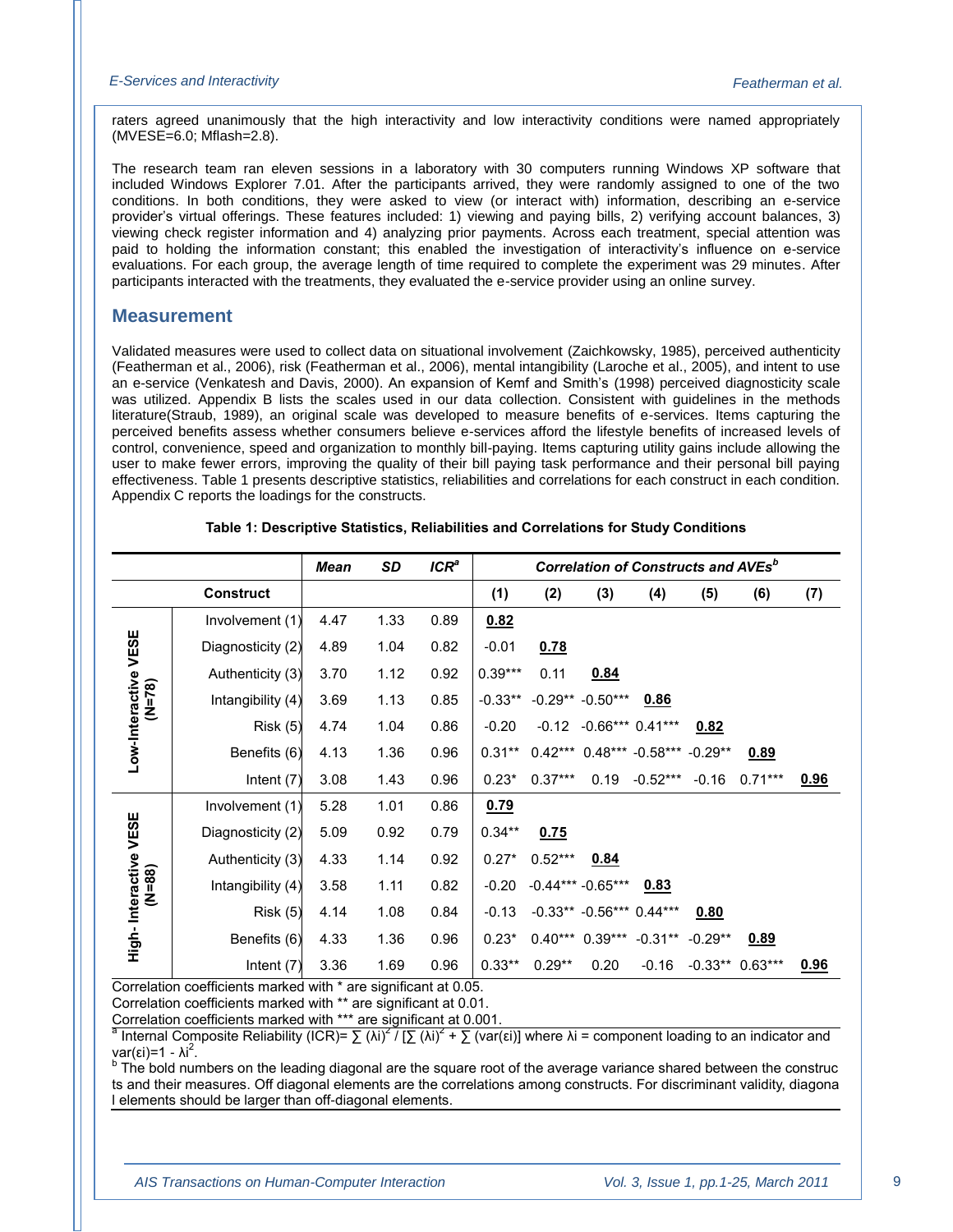## **RESULTS**

The hypotheses were tested in two steps. Hypothesis 1 and the "a" portion of Hypotheses 2-6 propose that there will be a mean difference between the main effect of the low and high interactivity conditions. To test these hypotheses, we used SAS (ver. 9.1.3) to conduct MANOVAs. The "b" and "c" portions of Hypotheses 2-7 propose that the path coefficient between constructs will be different among the two conditions. To test these hypotheses, we used EQS to conduct a multi-group analysis in structural equation modeling. We present the "a" hypotheses tests first, and then we present the "b" and "c" hypotheses tests.

## *MANOVA results (Hypotheses 1a-7a)*

To test for mean differences, we conducted a MANOVA using SAS ver. 9.1.3. This test was significant (Wilk"s Λ = 0.82,  $F_{(7, 158)}$ =4.83, p < 0.01) and indicates that any differences seen in the ANOVAs are not due to chance (Maxwell et al., 2003). Table 2 summarizes the results. Four of the seven hypotheses were supported, suggesting interactivity significantly influenced many of the study constructs.

| <b>Hypothesis</b> | <b>Construct</b> | <b>High-Interactive mean</b> | Low-Interactive mean | <b>Support</b> |
|-------------------|------------------|------------------------------|----------------------|----------------|
| H1                | Intent           | 3.36                         | 3.08                 | no             |
| H <sub>2a</sub>   | <b>Risk</b>      | 4.14                         | 4.73                 | yes            |
| H <sub>3</sub> a  | <b>Benefits</b>  | 4.33                         | 4.13                 | no             |
| H <sub>4</sub> a  | Involvement      | 5.28                         | 4.47                 | yes            |
| H <sub>5a</sub>   | Diagnosticity    | 5.09                         | 4.89                 | no             |
| H <sub>6</sub> a  | Authenticity     | 4.33                         | 3.69                 | yes            |
| H <sub>7</sub> a  | Intangibility    | 3.58                         | 3.69                 | yes            |

#### **Table2: Review of Main Effect Hypotheses.**

In sum, behavioral intention (H1) was not significantly different between conditions,  $F_{(1, 164)}=1.37$ , MSE=2.48, p=0.24,  $\eta^2$ =0.01, suggesting that after controlling for perceived benefits and risks, interactivity did not uniquely influence purchase intention. Perceived usage risk (H2a) significantly differed between conditions,  $F_{(1, 164)}=17.13$ , MSE=0.86,  $p$ <0.01,  $\eta^2$ =0.10. Individuals in the high-interactivity condition perceived less risk than those who were in the lowinteractivity condition. Perceived benefits (H3a) was not significantly different between conditions,  $F_{(1, 164)} = 0.95$ , MSE=1.85, p=0.33,  $\eta^2$ =0.01. Increasing the interactivity of the evaluation information and content apparently did not contribute to more positive e-service evaluations. Situational involvement (H4a) was significantly higher for the highinteractivity condition,  $F_{(1, 164)} = 19.51$ , MSE=1.37, p<0.01,  $\eta^2 = 0.11$ . This suggests that individuals in the highinteractivity condition were more interested and engaged than those in the low-interactivity condition. Information diagnosticity (H5a) was not significantly different between conditions,  $F_{(1, 164)}$ =1.77, MSE=0.96, p=0.19, η<sup>2</sup>=0.01. The mean values reported in Table 1 suggest that, as expected, individuals in the high-interactivity condition reported higher information diagnosticity than those in the low-interactivity condition, however, the differences are not significant. Authenticity (H6a) significantly differed between conditions,  $F_{(1, 164)}$ =12.83, MSE=1.28, p=0.01,  $\eta^2$ =0.07. Consumers in the high-interactivity condition reported that the e-service was more authentic than consumers in the low-interactivity condition. Mental intangibility (H7a) significantly differed between conditions, *F*(1, 164)=10.00,  $MSE=1.53$ ,  $p=0.0019$ ,  $\eta^2=0.06$ .

#### *Multi-Group SEM Results*

To test H2b – H7b and H2c – H7c, we used EQS 6.1 build 94. Testing the path differences requires three steps for each hypothesized relationship[\(Klein, 2005\)](#page-17-8). First, the model is specified. Next, all paths are constrained to require that the beta weights for each conditions are the same. Then, a model is estimated and a baseline  $\chi^2$ is calculated. Finally, to test each hypothesis, a single path constraint is released and a  $\chi^2$  difference test is conducted. If this test is significant, then there is a difference between groups for that path. The formula for the  $\chi^2$  difference test (Bentler, [2006,](#page-16-8) [Bonett and Bentler, 1983\)](#page-16-9) is as follows:

$$
\chi_{diff}^2 = [(-2LogLikelihood_{constrained}) - (-2Likelihood_{unconstrained})]
$$
 (1)

In the first step, when all paths are constrained to be equal, the baseline  $\chi^2_{22}$  = 70.99. This  $\chi^2$  represents the difference between a perfect fit and the current model. Lower numbers are desirable because a model  $\chi^2$ of zero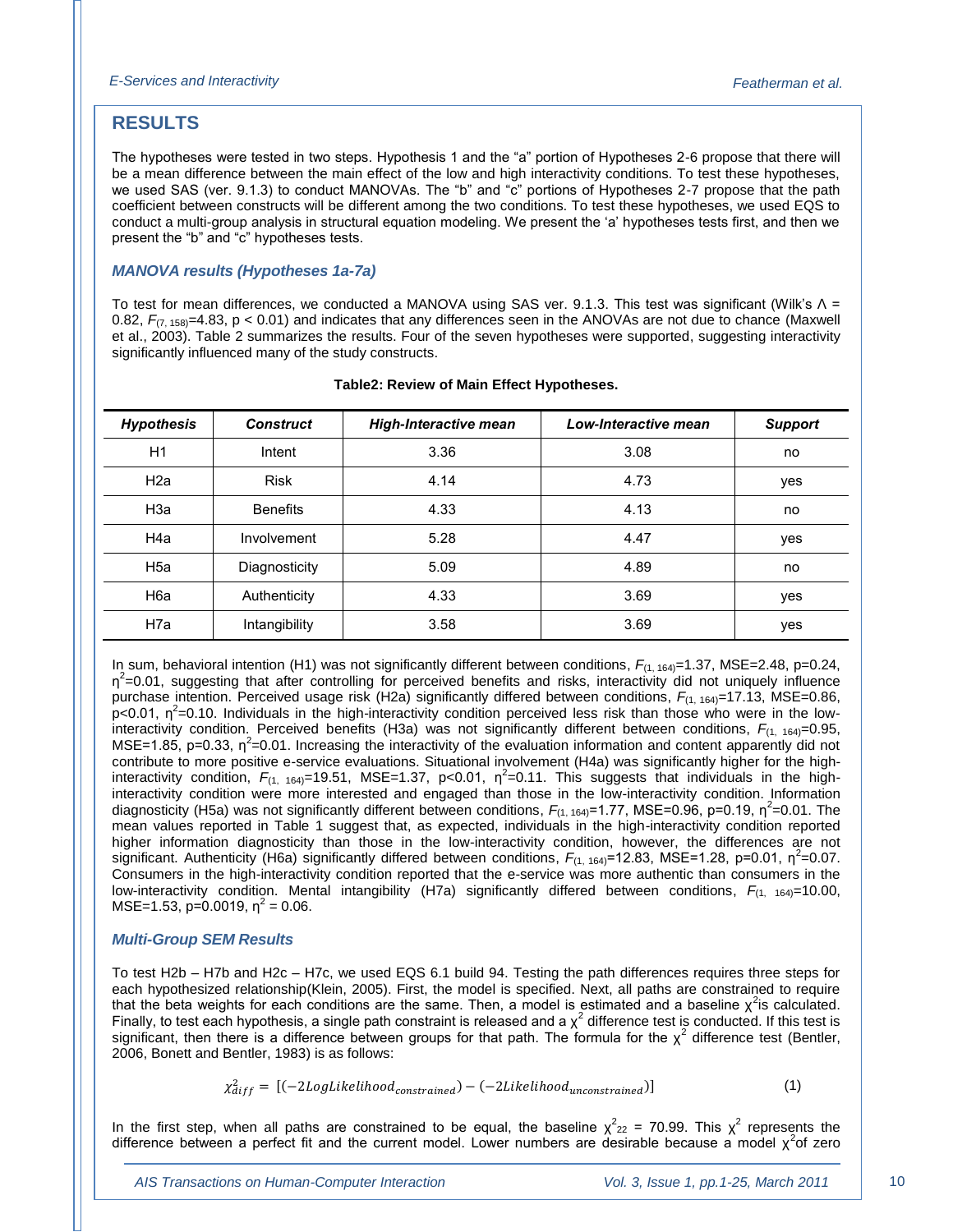indicates perfect fit [\(Klein,](#page-17-8) 2005). We use this  $\chi^2$  as a baseline to estimate  $\chi^2$ difference tests for hypotheses. When paths are constrained, the coefficients (β) between groups are forced to be equivalent. In a single sample instance, when the model is fitted it creates a Q function given by the formula [\(Bentler, 2006,](#page-16-8) [Bentler and Weeks, 1979,](#page-16-10) [Bentler](#page-16-11)  [and Weeks, 1980,](#page-16-11) [Bonett and Bentler, 1983,](#page-16-9) [Weeks and Bentler, 1982\)](#page-18-7):

$$
Q = (s - \sigma(\theta))'W(s - \sigma(\theta))
$$
\n(2)

When this function is minimized it yields  $\hat{Q}$  and is used to create a test statistics useful in determining the degree of fit given by the equation:

$$
T = (N-1)\hat{Q}
$$
 (3)

T is distributed as  $\chi^2$  and is the model  $\chi^2$  reported elsewhere in this work. With multiple groups come multiple Q functions and T statistics. When paths are forced to be equivalent the Q functions have to be equivalent between groups such that:

$$
(s_1 - \sigma_1(\theta_1))'W_1(s_1 - \sigma_1(\theta_1)) = (s_2 - \sigma_2(\theta_2))'W_2(s_2 - \sigma_2(\theta_2))
$$
\n(4)

Because the Q functions are forced to be equivalent between groups, the  $\hat{\varrho}$  is equivalent for both groups as is the T statistic. Further, because the underlying covariance matrix is not the same between groups, the Q function cannot be optimally minimized and instead has to be minimized given the equality constrains imposed. This necessarily indicates that the  $\hat{Q}$ , T and resultant model  $\chi$ 2 will increase provided the constraint is invalid. If the constraint is valid and the paths truly are not different, then the  $\hat{Q}$ , T and resultant model  $\chi^2$  will not increase.

In the next step, we released the path (hypothesis) under investigation and re-estimated the model to evaluate whether fit improves. We take the new model chi-square and subtract it from the baseline chi-square. The difference becomes the chi-square with 1 degree of freedom that we use to evaluate whether a significant difference exists across groups. When the chi-square is significant, the analysis suggests that path coefficients are significantly different across groups. To test hypotheses 2b and 3b, the constraint placed in the baseline model (forcing the path coefficients between the two conditions to be equal) was released.

| <b>Hypothesis</b>     | <b>Moderated Path</b>     | $x^2$ | $\chi^2$ Diff. | p    |
|-----------------------|---------------------------|-------|----------------|------|
| <b>Baseline Model</b> | None                      | 70.99 |                |      |
| H2b                   | Risk --> Intent           | 64.93 | 6.06           | 0.01 |
| H <sub>3</sub> b      | Benefit --> Intent        | 66.89 | 4.10           | 0.04 |
| H <sub>4</sub> b      | Involvement -->Risk       | 70.89 | 0.10           | 0.75 |
| H <sub>4</sub> c      | Involvement -->Benefit    | 66.87 | 4.12           | 0.04 |
| H <sub>5</sub> b      | Diagnosticity --> Risk    | 66.84 | 4.15           | 0.04 |
| H <sub>5c</sub>       | Diagnosticity --> Benefit | 65.6  | 5.39           | 0.02 |
| H <sub>6</sub> b      | Authenticity --> Risk     | 65.56 | 5.43           | 0.02 |
| H <sub>6</sub> c      | Authenticity --> Benefit  | 66.65 | 4.34           | 0.04 |
| H7b                   | Intangibility --> Risk    | 70.86 | 0.13           | 0.72 |
| H7c                   | intangibility --> Benefit | 65.44 | 5.55           | 0.02 |

To test Hypotheses 4b/c – 7b/c, we estimated two additional models for each test. In the first model (testing Hypotheses 4b-7b), the constraint between the antecedents and risk was released. In the second model (testing Hypotheses 4c-7c) the constraint between the antecedents and benefits was released. Results for difference tests across the two conditions are reported in Figure 2 with the high-interactivity condition and the low-interactivity condition. The results, after executing the three-step multiple group procedure for  $\chi^2$ difference testing, are reported in Table 3. This includes the reporting of the baseline model, each model when the appropriate path constraint is released, and the level of significance for the difference test.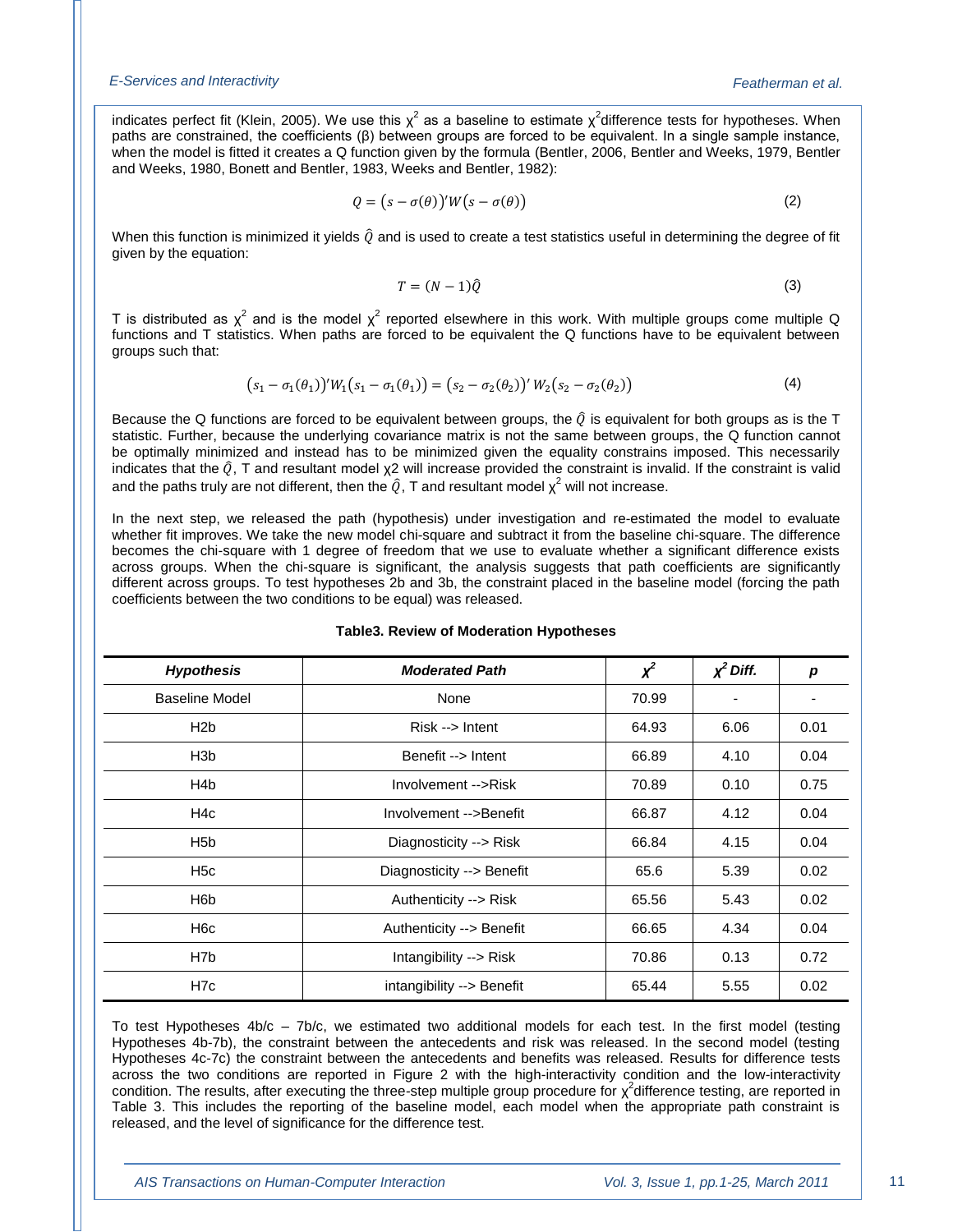

Model fit statistics: Model  $\chi^2$ <sub>10</sub>=26.98 NFI=0.94 CFI=0.96 SRMR=0.049 RMSEA=0.144. Path results for high-interactivity (top) and low-interactivity (bottom) conditions. Pairs of paths marked with † are *not* significantly different from each other (α<0.05). Paths marked with \*\* are significant predictors  $(a<0.05)$ 

#### **Figure 2: Results of Multi-group Analyses**

## **DISCUSSION**

Motivated by a desire to identify levers that encourage e-service use, our research examined the relationship between the interactivity of web-based demonstrations and consumers" perceptions of an online bill payment system. Understanding the influence of interactive web-based demonstrations is important because consumers base eservice usage decisions on the information provided by websites. We used an experimental design to investigate two sets of hypotheses that tie interactivity to important consumer perceptions and intentions toward e-services. The first set of hypotheses investigated whether interactivity of web demonstrations influences consumers" assessments of, and intentions towards, e-services. The second set of hypotheses tested whether interactivity moderates the network of relationships among antecedents to, and consequences of, e-service's perceived risks and perceived benefits. In the following paragraphs, we discuss our findings and their implications for our understanding of e-services.

We found mixed support for interactivity's influence on antecedents to perceived risks and benefits of e-services. Consistent with our hypotheses, consumers who used the highly interactive VESE reported significantly higher situational involvement (H4a), greater authenticity (H6a), lower levels of mental intangibility (H7a), and perceived risk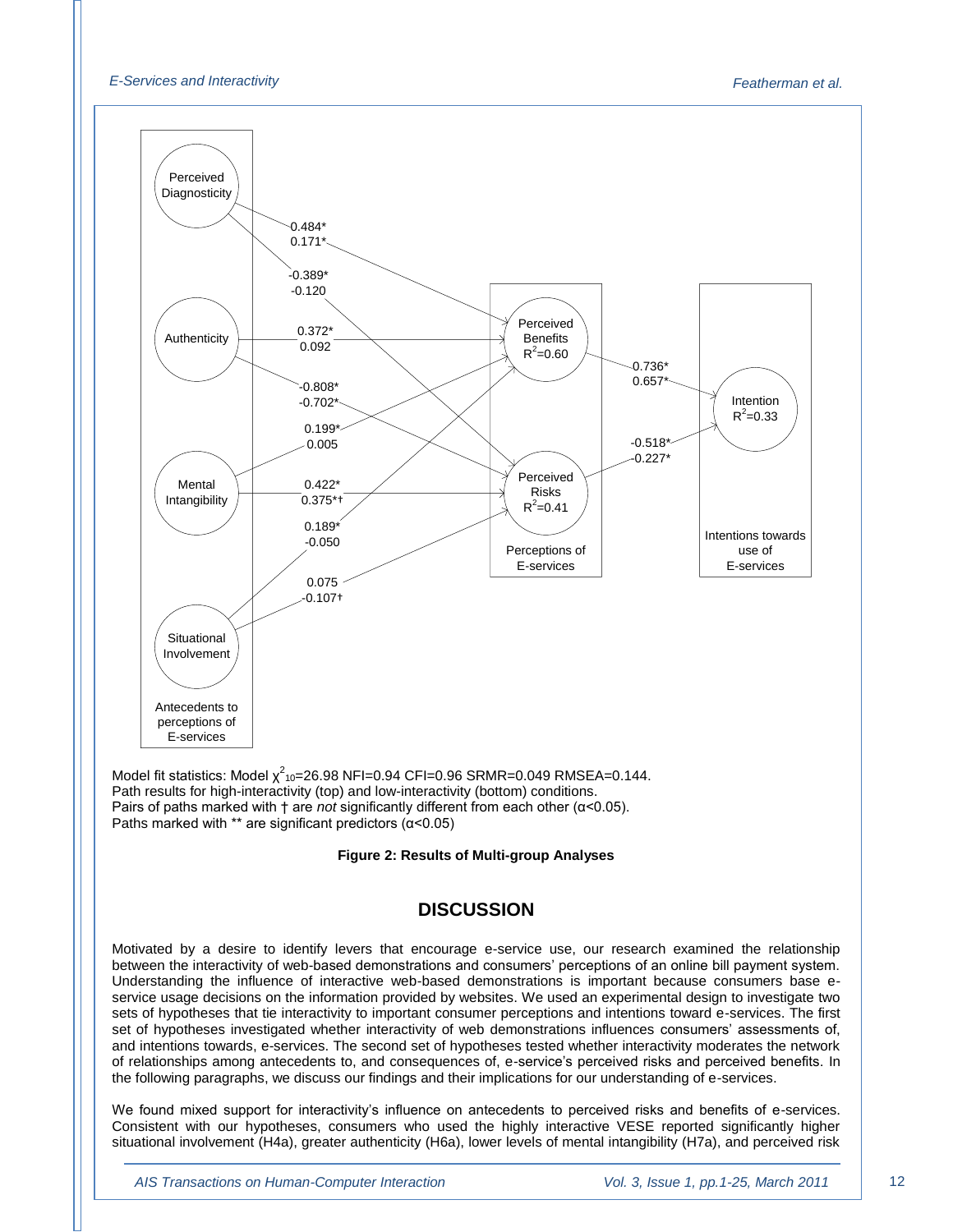(H1a) associated with e-services. The rationale for these hypotheses was that the highly interactive VESE provides a realistic simulation of the actual e-service, and should make promotional materials more authentic, informative, and interesting for potential customers. For example, after interacting with a highly interactive VESE, we reasoned that consumers should be able to more easily construct a mental model of and develop a deeper understanding of the eservice. Generally speaking, our findings suggest that interactivity fostered more positive perceptions of e-services in our respondents. These findings underscore that interactivity may represent a powerful means to shape consumer perceptions of e-services.

It is worth noting that interactivity did not influence diagnosticity (H5a) across conditions. This result may be an artifact of the sample, which was composed of participants who are more computer savvy, experienced users of eservices than the general adult population. For example, the sampling frame (e.g., undergraduate students in the U.S.) is accustomed to using e-services to purchase songs, ring-tones, and games from vendors. Hence, even though the sample was screened for previous use of the financial e-service, our participants "general understanding of e-service transaction systems may have mitigated the influence of interactivity on perceived diagnosticity. Given we did not find statistical significance, and our suggestion that this finding may be related to the sample, we believe that diagnosticity remains a useful direction for future research on interactivity and e-services in different populations of web users in different contexts. For example, it would be useful to examine whether interactive e-service previews influenced elderly online consumers" perceptions of the diagnosticity of online medical records. If interactive previews increased elderly citizens" intention to use e-health services, then medical service providers, insurance companies, and government agencies may realize substantial savings through providing more realistic previews of how they manage records. For elderly citizens, adopting e-services affords opportunities to surmount issues tied to mobility and access to medical services. This topic is of great practical relevance given the aging United States population and the current interest in improving medical records management.

As reported in Table 2, interactivity had mixed implications for perceived risks, perceived benefits, and intention to use e-services. Consistent with our expectations, we found that interactivity functioned as a risk reducing factor (H2a). Highly interactive VESE users reported lower perceived risk than Flash users. However, interactivity did not influence perceived benefits (H3a) or intention to use e-services (H1). Our results may be attributable to the consistency of the promotional content across conditions as well as the sample"s experience with online transactions. Given our sample had experience with this class of e-services, our findings should be interpreted with caution when considering other kinds of e-services. Similar to the invariance across groups for diagnosticity, the participants in this sample may have transferred their understanding of financial e-services" benefits, regardless of interface style, from prior experience completing online transactions. If consumers are less familiar with a particular class of e-services, interactivity may demonstrate a different pattern of effects on perceived risks and benefits of a specific e-service. As a result, we believe that future research examining e-services less familiar to web users, such as medical records or tax payment systems, may remain a useful direction for future research.

Mixed results were found for interactivity"s influence on the relationships between situational involvement, diagnosticity, authenticity, and perceived risk. We reasoned that interactivity would strengthen the negative relationship between these constructs and risk (i.e., led to lower risk). We also reasoned that interactivity would weaken the risk-inducing effect of mental intangibility. Higher situational involvement reported by the VESE group did not function as a risk reliever any more effectively than the low interactivity treatment. Interactivity did not moderate the influence of situational involvement on risk (H4b). We found that interactivity resulted in a stronger risk-reducing effect of diagnosticity (H5b) and authenticity (H6b). Also, we found that higher levels of interactivity did not moderate (weaken) the harmful effect of consumers" mental intangibility (H7b) on risk. This suggests that although the highly interactive VESE helped consumers construct clearer mental models of e-services, mental intangibility continued to contribute to perceived risk for both conditions. Combined with our finding that overall risk levels were lower for the highly interactive VESE group, our results suggest that for e-services, interactivity diminishes the perceived risks of use.

Interactivity moderated relationships between situational involvement (H4c), perceived information diagnosticity (H5c), authenticity (H6c), mental intangibility (H7c) and perceived benefits. Due to the media congruency effect (Wright and Lynch, 1995), our rationale was that interactivity should enhance consumer involvement, which would then allow easier visualization of e-service benefits. Results suggest that the interactivity of the VESE allowed consumers" perceptions of benefits to be based more on interest and involvement with the provided information, and the increasing diagnosticity of the information.

While increasing consumer involvement and perceptions of information diagnosticity are very important findings, the moderating effect of interactivity that increased the effect of authenticity on perception of e-service benefits is a key finding of this research, because many consumers do not adopt e-services that lack authenticity and therefore seem risky. The effect of consumers" mental intangibility on perceived benefits was moderated by interactivity; however the highly interactive VESE group's mental intangibility acted to strengthen rather than reduce perceived benefits. A similar finding is reported by Laroche et al. (2005). Higher intangibility levels may cause consumers to rely on prior knowledge and experience rather than the evaluation of specific e-service information. Taken together, these findings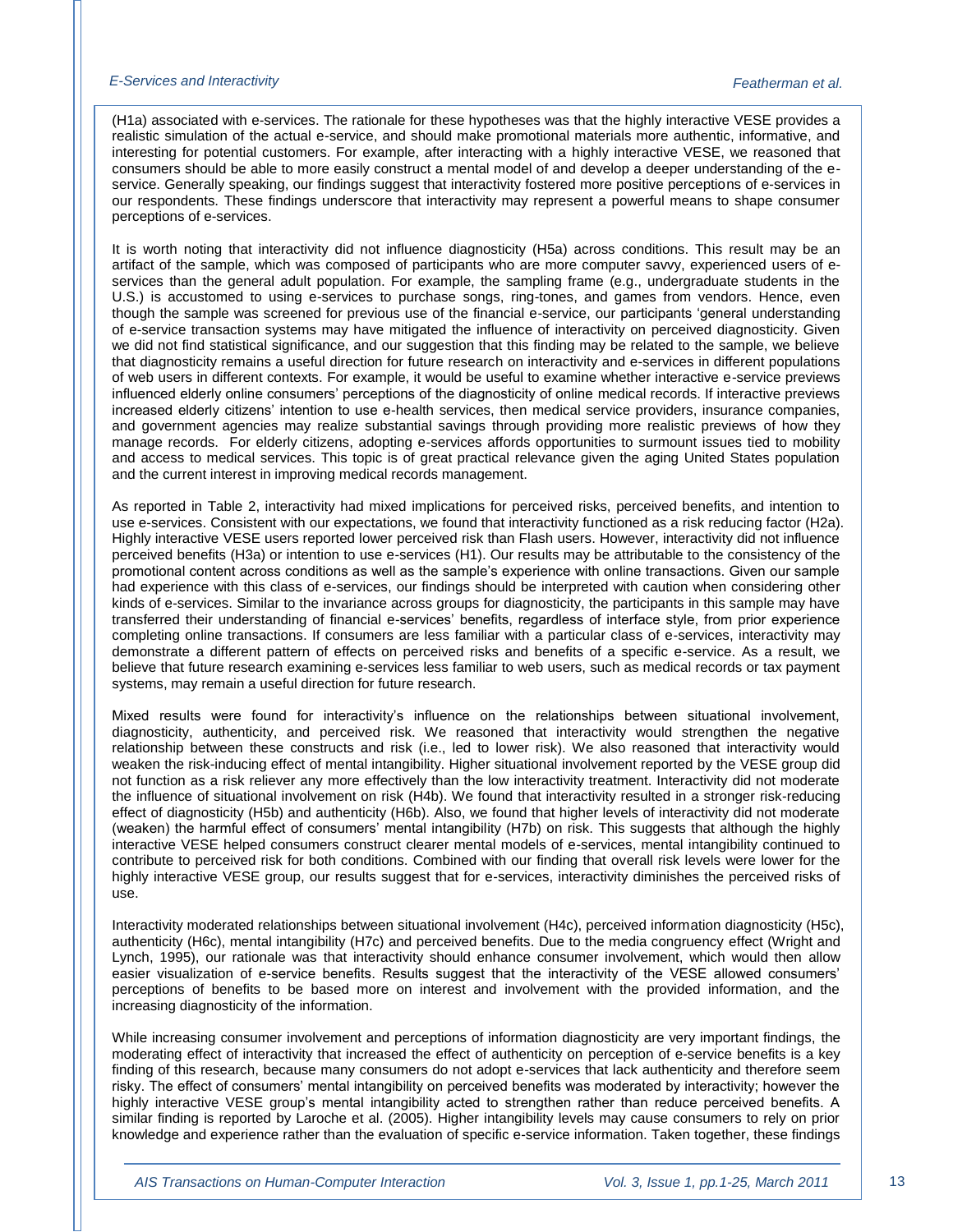are consistent with the notion that interactivity is a tool that e-service providers can employ to reduce risk and increase benefits perceived by potential customers.

Finally, interactivity increased rather than decreased the effects of risk (H2b) and magnified the effects of benefits (H3b) on intention to use e-services. While the effects of risk on intent increased for the high-interactivity group, Table 3 results indicate that intent to use the e-service was higher. This suggests that while consumers were increasingly mindful of the risks of usage when deciding whether to use them, they were also more willing to accept the usage risks to obtain the benefits. These findings bolster our argument that interactive web demonstrations are an effective strategy for increasing intention to use e-services. Although consistent with our hypotheses, these findings suggest additional directions for future research. For example, we did not examine how our study"s participants perceived characteristics of the interactive and non-interactive demonstrations. When it is easier to manipulate demonstrations, theory suggests that consumers find information more persuasive and easier to understand (Hoffman and Novak, 1996), and are required to use fewer cognitive resources to process it (Kahneman and Tversky, 1982). As a result, future research could examine whether the difficulty level of, or specific features of, interactive demonstrations influence their risk-reducing and benefit-magnifying effects.

## **Limitations**

Our operationalization of e-services might not generalize to other types or contexts for e-service use. Specifically, research examining online bill payments might not generalize to other e-service offerings such as records management, where the perceived benefit and risk paradigm could be far different. For example, one might perceive more risk associated with managing personal health information than with financial services. Alternately, because one might avoid long waits, one might perceive more benefits from renewing a driver's license online than from using a bill payment service. Further research is needed to assess how consumers might react to different levels of interactivity in other e-services contexts.

Another limitation of the current research is the sample. While screened for prior or current use of similar financial eservices, our sample may have had an above-average comfort-level and understanding of financial payment services. Our respondents were technology-savvy consumers whose risk aversion may differ from less savvy populations. A more heterogeneous sample including older, less computer-experienced adults may provide further insights into interactivity's implications. Hence, future research should examine VESE's influence on perceptions of different eservices within different populations.

## **Contributions to Theory**

Our findings provide three important contributions to research on consumers" perceptions of e-services. First, this research clarifies the effects of interactive software simulations on consumer perceptions of experiential e-services. Our findings suggest that the media congruency effect is a powerful tool that Web-based e-service providers can use to build a relationship with consumers (Wright and Lynch, 1995). Consumers who evaluated the e-service by "testdriving" interactive demonstration software (that was congruent with the interactivity of the actual e-service) were more involved and reported higher ratings of the e-service"s benefits. In future research, we believe it would be interesting to extend our findings and examine whether "media congruency effects" exert a pervasive influence across a range of different services and types of information (from retirement planning to medical information).

Our second contribution is extending research on risk-reducing strategies from tangible goods to intangible e-services. Much of the work concerning-commerce and interactivity has examined the selling of physical products (Campbell et al., 2011; Jiang and Benbasat, 2004; Jiang and Benbasat, 2007; Li et al., 2002; Wells et al., 2011). We have provided evidence that interactivity can also affect the perceptions of risks and benefits beyond physical products and into eservice offerings. Specifically, although the challenges of attracting consumers to experiential products and services are well-known in traditional environments (Alba et al., 1997; Ford et al., 1990; Klein, 1998; Mitra et al., 1999),our findings provide evidence that the interactivity of Web-based promotional materials improves consumers" cognitive processing of information during pre-purchase evaluations, and also reduces perceived risks of e-service usage. Similar to prior research that suggests that the interactivity of promotional materials aids pre-purchase product evaluations of tangible products (Griffith and Chen, 2004; Jiang and Benbasat, 2004; Schlosser, 2003), the VESE aided consumers" pre-purchase evaluations by reducing perceived risk and increasing perceived authenticity of eservices. Not unlike physical products, our findings suggest that factors such as authenticity and diagnosticity are germane to understanding consumers" understanding of experiential and intangible goods or services. This is specifically true for e-services that are hard to market in any medium. Our findings suggest that future research on interactivity may deepen the understanding of effective risk reduction and benefits improvement strategies on vendor websites.

Our final contribution is in taking a first step towards modeling the complexity of e-service use decisions. Our research model examines both risks and benefits that influence intentions to use e-services. If we had exclusively examined risk, our findings would have suggested that interactivity exerts a far less pervasive influence on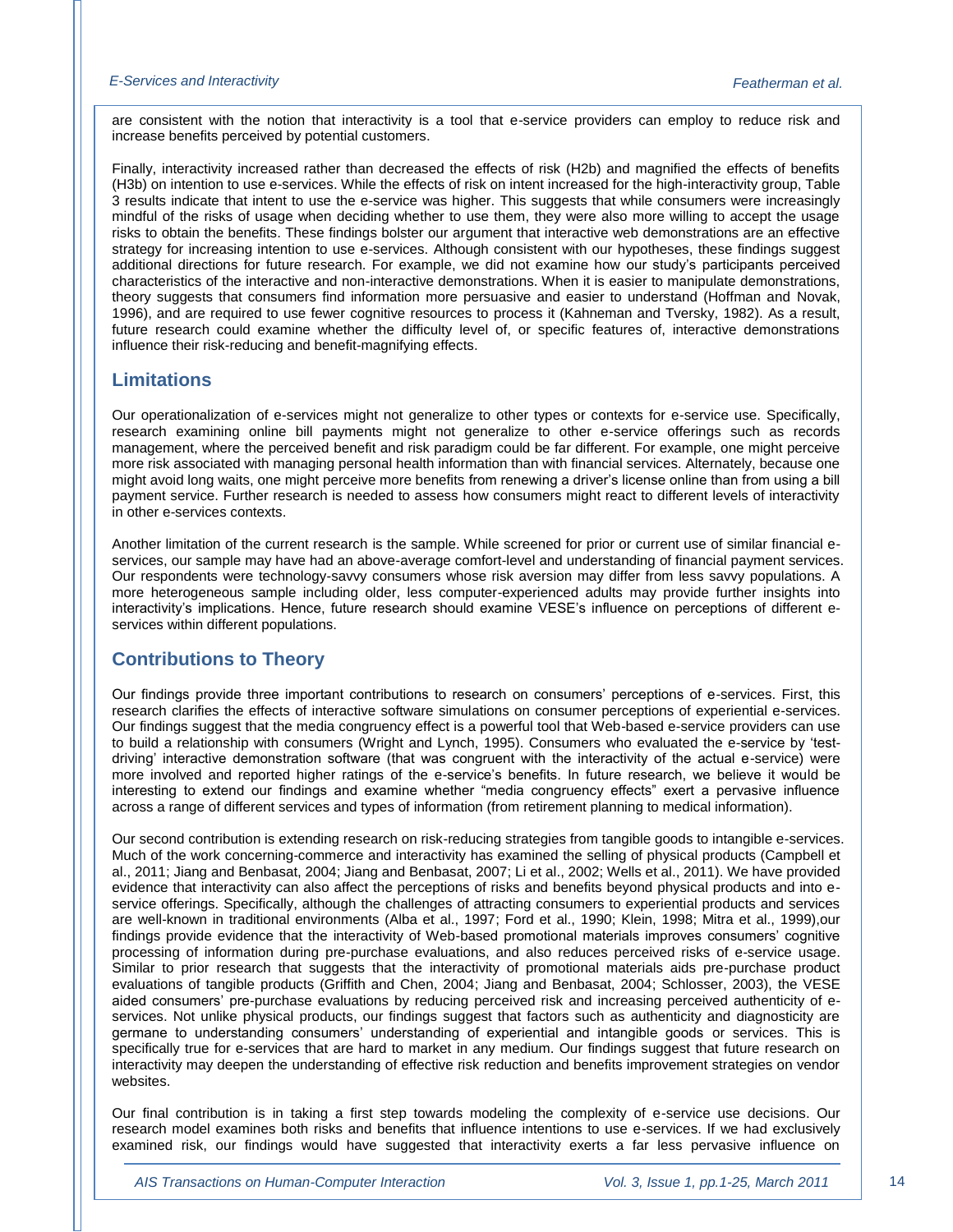consumers" perceptions of websites. By acknowledging that e-service use decisions involve evaluations of risks and benefits, our research offers a more realistic, comprehensive model of web consumer behavior. By utilizing a riskbenefit research model, the effects of risk reducing or benefit-inducing strategies can be better investigated. Strategies to reduce consumer risk concerns may have unintended effects on consumer appreciation of e-service benefits. Hence, our findings lay a foundation for future research that improves our understanding of consumers" evaluations of experiential information technology products, information systems and e-services.

## **Contributions to Practice**

For practice, our research underscores that perceived risk can be diminished by offering consumers interactive webbased previews of e-services. Website developers responsible for deploying e-services should recognize that interactive promotional materials can allay consumer apprehension, improve benefit assessments, and increase intention to use e-services. For providers of experiential and credence e-services that consumers hesitate to adopt, this finding is critical. Although designing interactive e-services is often more expensive when consumers are afforded the opportunity to 'test-drive' a financial e-service, they will perceive it as more authentic, legitimate, and less risky than when consumers only use a passive interface to evaluate the e-service. With a reduced focus on potential dangers and losses, consumers can better focus on the afforded benefits.

Additionally, practitioners should keep in mind that interactive web-based demonstrations positively influence eservices benefits and their antecedents. This suggests that cost associated with developing interactive web demonstrations e-service may be good investments for new and established e-service providers. For example, rather than simple "YouTube" demonstration videos, which are similar to low-interactivity demonstrations, firms should invest in creating authentic software simulations of e-services processes. By doing so, developers can increase the likelihood that consumers will have positive impressions of an e-service's authenticity and legitimacy, and by extension, its provider.

Finally, web designers are often faced with implementing interactive tools that influence consumers" perceived risk and benefits. Included in this design process should be a dialogue of other factors that interactivity may act as moderators. This research provides four factors (Situational Involvement, Perceived Diagnosticity, Authenticity, and Mental Intangibility) on which practitioners can when designing interactive web elements. For example, consider a web designer who implements an interactive demonstration tool for a Salesforce.com add-in. This designer should be cognizant of not only how this tool best mitigates risks while enhancing benefits, but also how to best capture a consumer"s situational involvement. Tools such as games or immersive full-featured virtual e-service experiences can decrease the mental intangibility of the product.

## **CONCLUSION**

News reports of Internet-based security breaches, identity theft, fraud, and other dangers may increase the perceived risk and decrease the perceived benefits of using e-services. In this paper, we investigated whether interactivity serves as a means to ameliorate concerns about, and increase the perceived benefits of, using e-services. We found that simply affording consumers the ability to use an interactive simulated e-service increased perceived involvement and authenticity, and decreased intangibility and perceived risks of e-services. Further, we found that interactivity moderated relationships such that consumers were more likely to report higher intentions to use e-services. Theoretically, this article places an importance on interactive elements to the adoption of e-service. This in turn leads to an understanding of how perceptions of e-services can be influenced by these interactive elements. Collectively, we believe that our findings provide vendors with useful evidence that investing in interactive web-based promotional materials might be a sound investment for e-service providers.

## <span id="page-15-0"></span>**REFERENCES**

Aaker, D. and E. Joachimsthaler (2000) *Brand Leadership*. New York, NY: Free Press.

- Alba, J., J. Lynch, B. Weitz, C. Janiszewski, R. Lutz, A. Sawyer, and S. Wood (1997) "Interactive Home Shopping: Consumer, Retailer, and Manufacturer Incentives to Participate in Electronic Marketplaces," *Journal of Marketing* (61) 3, pp. 38-53.
- Alter, S. (2009) "Mapping the Domain of Service Science," in *Proceedings of the 2009 AMCIS Conference*, K. Kendall and U. Varshney (Eds.), Altanta: AIS eLibrary. San Francisco, CA, August 6-9, 2009.
- Anderson, C. (1983) "Imagination and Expectation: The Effect of Imagining Behavioral Scripts on Personal Influences," *Journal of Personality and Social Psychology* (45), pp. 293-305.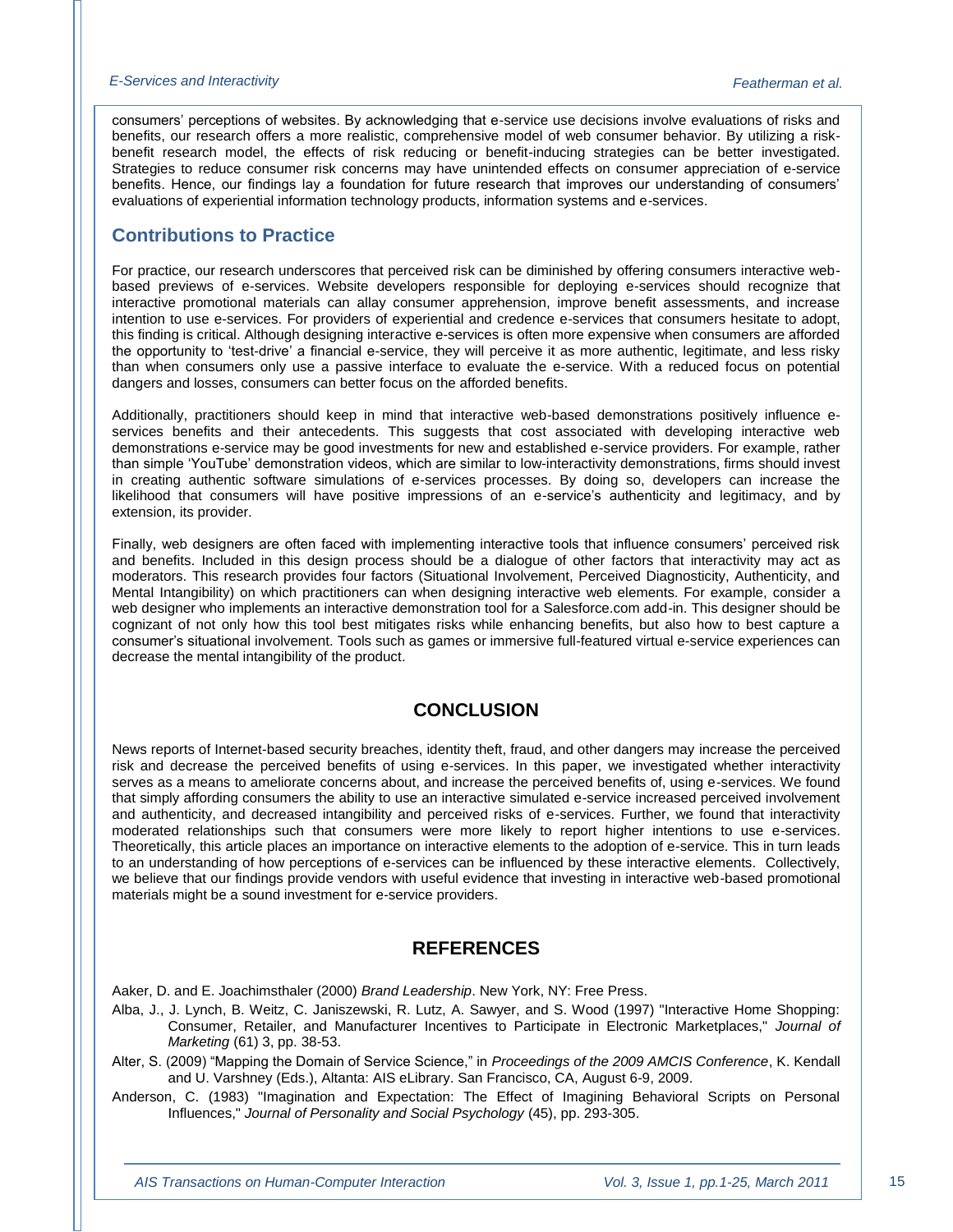- <span id="page-16-5"></span>Ariely, D. (2000) "Controlling the Information Flow: Effects on Consumers" Decision Making and Preferences," *Journal of Consumer Research* (27), pp. 233-249.
- <span id="page-16-1"></span>Bateson, J. (1979) "Do We Need Services Marketing," in P. Eigler, E. Langeard, C. Lovelock, and J. Bateson (Eds.) *Marketing Services: New Insights*, Cambridge, MA: Marketing Science Institute.
- <span id="page-16-8"></span>Belk, R. and J. Costa (1998) "The Mountain Man Myth: A Contemporary Consuming Fantasy," *Journal of Consumer Research* (25) 4, pp. 218-240.
- <span id="page-16-10"></span>Bentler, P. M. (2006) *Eqs 6 Structural Equations Program Manual*. Encino, CA: Multivariate Software Inc.
- <span id="page-16-11"></span>Bentler, P. M. and D. G. Weeks (1979) "Interrelations among Models for the Analysis of Moment Structures," *Multivariate Behavioral Research* (14) 2, pp. 169-186.
- Bentler, P. M. and D. G. Weeks (1980) "Linear Structural Equations with Latent Variables," *Psychometrika* (45) 3, pp. 289-308.
- Biocca, F. (1992) "Communication with Virtual Reality: Creating a Space for Research," *Journal of Communication* (42), pp. 5-22.
- <span id="page-16-9"></span>Bloch, P. H. and M. L. Richins (1983) "A Theoretical Model for the Study of Product Importance Perceptions," *Journal of Consumer Research* (47), pp. 69-81.
- <span id="page-16-2"></span>Bonett, D. G. and P. M. Bentler (1983) "Goodness-of-Fit Procedures for the Evaluation and Selection of Log-Linear Models," *Psychological Bulletin* (93) 1, pp. 149-166.
- Brown, S. (2001) *Marketing - the Retro Revolution*. Thousand Oaks, CA: Sage.
- Campbell, D. E., R. T. Wright, and P. Clay (2011) "Deconstructing and Operationalizing Interactivity: An Online Advertising Perspective. ," *Journal of Information Technology Theory and Application* (Forthcoming).
- Celsi, R. L. and J. C. Olson (1988) "The Role of Involvement in the Attention and Comprehension Processes," *Journal of Consumer Research* (15), pp. 210-225.
- Coyle, J. and E. Thorson (2001) "The Effects of Progressive Levels of Interactivity and Vividness in Web Marketing Sites," *Journal of Advertising* (30) 3, pp. 65-77.
- Daft, R. L. and R. H. Lengel (1986) "Organizational Information Requirements, Media Richness and Structural Design," *Management science* (32) 5, pp. 554-571.
- Davidson, C. (2010) "The Slow Death of Office Space Is Exaggerated," Colliers, (July 12, 2010).
- de Ruyter, K., M. Wetzels, and M. Kleijnen (2001) "Customer Adoption of E-Service: An Experimental Study," *International Journal of Service Industry Management* (12) 2, pp. 184-207.
- Derbaix, C. (1983) "Perceived Risk and Risk Believers: An Empirical Investigation," *Journal of Economic Psychology* (3), pp. 19-38.
- <span id="page-16-6"></span>Dowling, G. R. and R. Staelin (1994) "A Model of Perceived Risk and Intended Risk-Handling Activity," *Journal of Consumer Research* (21), pp. 119-134.
- Escalas, J. E. (2004) "Imagine Yourself in the Product," *Journal of Advertising* (33) 2, pp. 37-48.
- <span id="page-16-12"></span>Fazio, R. H. and Z. M.P. (1978) "Attitudinal Qualities Relating to the Strength of the Attitude-Behavior Relationship," *Journal of Experimental Social Psychology* (14), pp. 398-408.
- Featherman, M. and P. Pavlou (2003) "Predicting E-Services Adoption: A Perceived Risk Facets Perspective," *International Journal of Human-Computer Studies* (59) 4, pp. 451-474.
- <span id="page-16-4"></span><span id="page-16-0"></span>Featherman, M., J. Valacich, and J. Wells (2006) "Is That Authentic or Artificial? Understanding Consumer Perceptions of Risk in E-Service Encounters," *Information Systems Journal* (16) 2, pp. 107-134.
- Featherman, M. S. and J. D. Wells (2010) "Perceptions of E-Service Intangibility: Effects on Perceived Risk and Consumer Acceptance," *Data Base for Advances in Information Systems* (41) 2, pp. 110-131.
- Fishbein, M. and I. Ajzen (1975) *Belief, Attitude, and Behavior*. New York, NY: Addison-Wesley.
- Folkes, V. S. (1988) "Recent Attribution Research in Consumer Behavior: A Review and New Directions," *Journal of Consumer Research* (14), pp. 548-565.
- <span id="page-16-3"></span>Ford, G. T., D. B. Smith, and J. L. Swasy (1990) "Consumer Skepticism of Advertising Claims: Testing Hypotheses from Economics of Information," *Journal of Consumer Research* (16), pp. 433-441.
- Fox, S. and J. Beier. (2006) *Online Banking 2006: Surfing to the Bank*. Pew Research Center.

Goldman, R. and S. Papson (1996) *Sign Wars: The Cluttered Landscape of Advertising*. New York, NY: Guildford.

- Green, M. and T. Brock (2000) "The Role of Transportation in the Persuasiveness of Public Narratives," *Journal of Personality and Social Psychology* (79), pp. 701-721.
- <span id="page-16-7"></span>Griffith, D. A. and Q. Chen (2004) "The Influence of Virtual Direct Experience (Vde) on on-Line and Messaging Effectiveness," *Journal of Advertising* (33) 1, pp. 55-68.
- Hoffman, D. L. and T. P. Novak (1996) "Marketing in Hypermedia Computer-Mediated Environments: Conceptual Foundations," *Journal of Marketing* (60), pp. 50-68.
- Jiang, Z. and I. Benbasat (2004) "Virtual Product Experience: Effects of Visual and Functional Control of Products on Perceived Diagnosticity and Flow in Electronic Shopping," *Journal of Management Information Systems* (21) 3, pp. 111-147.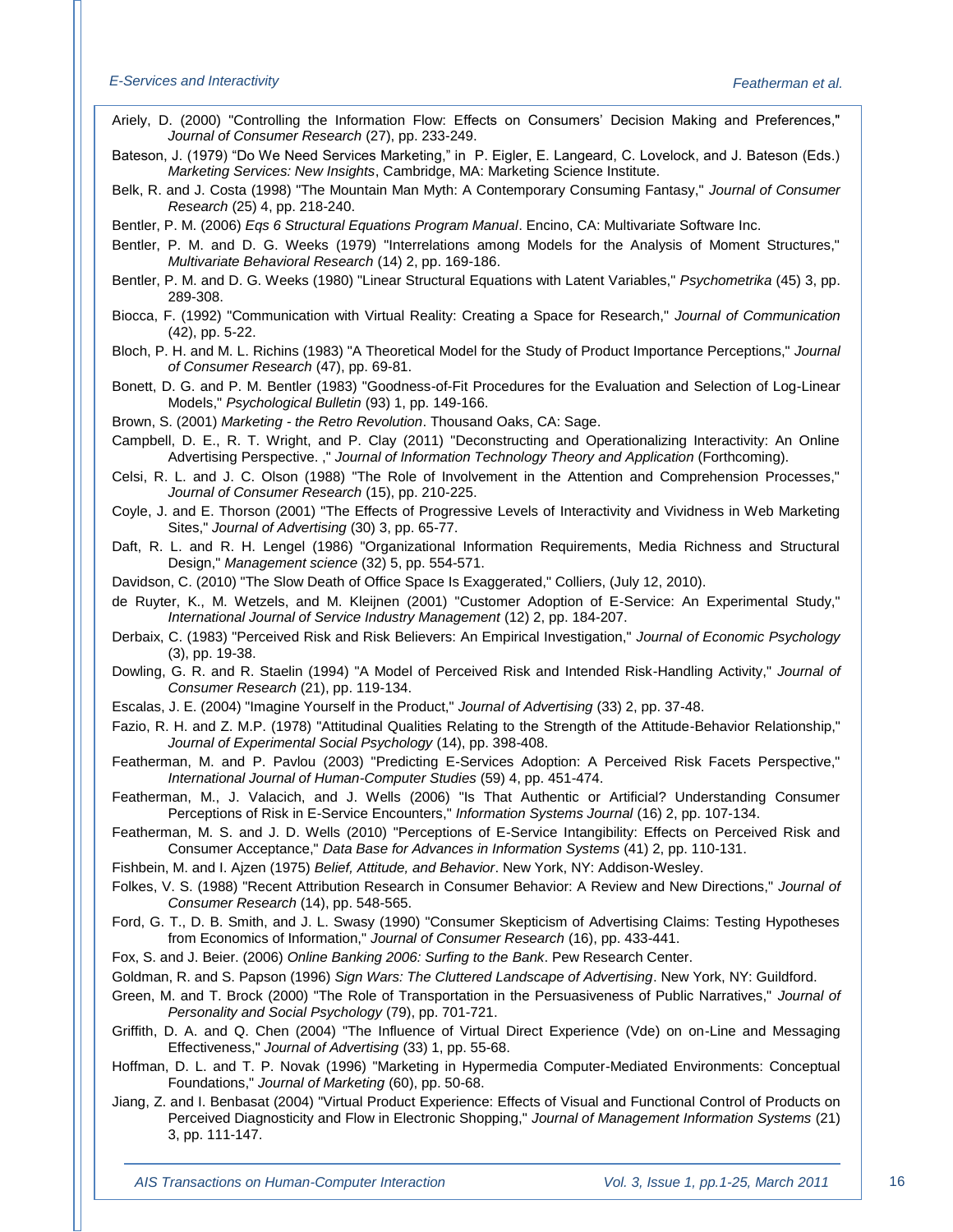- Jiang, Z. J. and I. Benbasat (2007) "The Effects of Presentation Formats and Task Complexity on Consumers' Product Understanding," *MIS Quarterly* (31) 3, pp. 475-500.
- Kahneman, D. and A. Tversky (1982) *Judgement under Uncertainty: Heuristics and Biases*. New York, NY: Cambridge University Press.

Kaplan, L. and G. Szybille (1974) "Components of Perceived Risk in Product Purchase: A Cross-Validation," *Journal of Applied Psychology* (59) 3, pp. 287-305.

<span id="page-17-7"></span>Kempf, D. S. (1999) "Attitude Formation from Product Trial: Distinct Roles of Cognition and Affect for Hedonic and Functional Products," *Psychology and Marketing* (16) 1, pp. 35-50.

Kempf, D. S. and R. E. Smith (1998) "Consumer Processing of Product Trial and the Influence of Prior Advertising: A Structural Modeling Approach," *Journal of Marketing Research* (35) 3, pp. 325-337.

- Kim, D. J., D. L. Ferrin, and H. R. Rao (2008) "A Trust-Based Consumer Decision-Making Model in Electronic Commerce: The Role of Trust, Perceived Risk, and Their Antecedents," *Decision Support Systems* (44) 2, pp. 544-564.
- <span id="page-17-1"></span>Kirmani, A. (1990) "The Effect of Perceived Advertising Costs on Brand Perceptions," *Journal of Consumer Research* (17), pp. 160-172.

Kisielius, J. and B. Sternthal (1984) "Detecting and Explaining Vividness Effects in Attitudinal Judgements," *Journal of Marketing Research* (21) 1, pp. 54-64.

- Kisielius, J. and B. Sternthal (1986) "Examining the Vividness Controversy: An Availability-Valence Interpretation," *Journal of Consumer Research* (12) 4, pp. 418-431.
- Klein, G. and B. W. Crandall (1995) "The Role of Mental Simulation in Problem Solving and Decision Making," in, vol. 2 P. Hancock (Ed.) *Local Applications of the Ecological Approach to Human-Machine Systems, Volume 2: Resources for Ecological Psychology* Mahwah, NJ: Lawrence Erlbaum Associates, pp. 324-358.
- <span id="page-17-8"></span>Klein, L. R. (1998) "Evaluating the Potential of Interactive Media through a New Lens: Search Versus Experience Goods," *Journal of Business Research* (41), pp. 195-203.
- <span id="page-17-0"></span>Klein, R. B. (2005) *Principles and Practice of Structural Equation Modeling*, 2nd. edition. New York, NY: Guilford Press.
- <span id="page-17-4"></span>Koiso-Kanttila, N. (2004) "Time, Attention, Authenticity and Consumer Benefits of the Web," *Business Horizons* (48), pp. 63-70.
- <span id="page-17-5"></span>Laroche, M., J. Bergeron, and C. Goutaland (2003) "How Intangibility Affects Perceived Risk: The Moderating Role of Knowledge and Involvement," *The Journal of Services Marketing* (17) 2/3, pp. 122-.
- Laroche, M., Z. Yang, G. McDougall, and J. Bergeron (2005) "Internet Versus Bricks-and-Mortar Retailers: An Investigation into Intangibility and Its Consequences," *Journal of Retailing* (81) 4, pp. 251-267.
- Laurent, G. and J.-N. Kapferer (1985) "Measuring Consumer Involvement Profiles," *Journal of Marketing Research* (22) 1, pp. 41-53.
- Lee, C. and J. Huh (2010) "Website Trust Evaluation as Cognitive Information Processing and the Moderating Role of Situational Involvement and E-Commerce Knowledge," *International Journal of Internet Marketing and Advertising* (6) 2, pp. 168-198.
- Li, H., T. Daughetery, and F. Biocca (2002) "Impact of 3-D Advertising on Product Knowledge, Brand Attitude, and Purchase Intention: The Mediating Role of Presence," *Journal of Advertising* (31) 3, pp. 43-57.
- Lim, K. H. and I. Benbasat (2000) "The Effect of Multimedia on Perceived Equivocality and Perceived Usefulness of Information Systems," *MIS Quarterly* (24) 3, pp. 449-471.
- Liu, Y. (2003) "Developing a Scale to Measure the Interactivity of Web Sites," *Journal of Advertising Research* (43) 2, pp. 207-216
- Liu, Y. and L. J. Shrum (2002) "What Is Interactivity and Is It Always Such a Good Thing? Implications of Definition, Person, and Situation for the Influence of Interactivity on Advertising Effectiveness," *Journal of Advertising* (31) 4, pp. 53-65.
- <span id="page-17-6"></span>Liu, Y. and L. J. Shrum (2009) "A Dual-Process Model of Interactivity Effects," *Journal of Advertising* (38) 2, pp. 53- 68.
- MacInnis, D. and L. Price (1987) "The Role of Imagery in Information Processing: Review and Extensions," *Journal of Consumer Research* (13), pp. 473-491.
- <span id="page-17-3"></span>Malhotra, N., S. S. Kim, and J. Agarwal (2004) "Internet Users" Information Privacy Concerns (Iuipc): The Construct, the Scale, and a Causal Model," *Information Systems Research* (15) 4, pp. 336-355.
- <span id="page-17-2"></span>McDougall, G. and D. Snetsinger (1990) "The Intangibility of Services: Measurement and Competitive Perspectives," *The Journal of Services Marketing* (4) 4, pp. 27-40.
- McKnight, D. H., V. Choudhury, and C. Kacmar (2002) "Developing and Validating Trust Measures for E-Commerce: An Integrative Typology," *Information Systems Research* (13) 3, pp. 334-359.
- Mitchell, V. W. and M. Greatorex (1993) "Risk Perception and Reduction in the Purchase of Consumer Services," *The Services Industries Journal* (13) 4, pp. 179-200.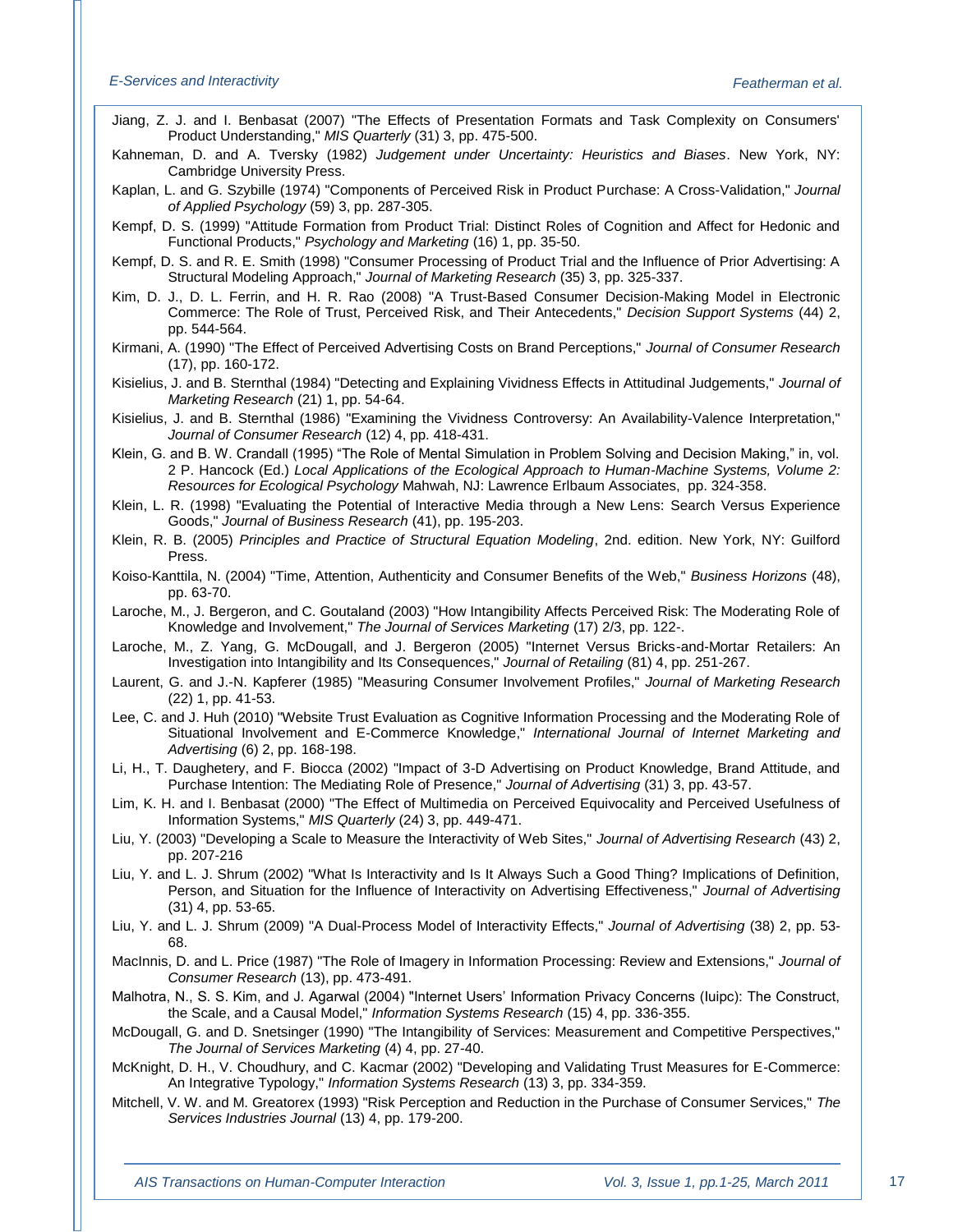Mitra, K., M. Reiss, and L. Capella (1999) "An Examination of Perceived Risk, Information Search and Behavioral Intentions in Search, Experience and Credence Services," *The Journal of Services Marketing* (13) 3, pp. 208-228.

Nelson, P. (1974) "Advertising as Information," *Journal of Political Economy* (83), pp. 729-754.

Park, J., D. Lee, and J. Ahn (2004) "Risk-Focused E-Commerce Adoption Model: A Cross-Country Study," *Journal of Global Information Technology Management* (7) 2, pp. 6-31.

<span id="page-18-2"></span>Peter, J. P. and L. X. Tarpey (1975) "A Comparative Analysis of Three Consumer Decision Strategies," *Journal of Consumer Research* (2) 1, pp. 29-37.

Petrova, P. K. and R. B. Cialdini (2005) "Fluency of Consumption Imagery Generation and the Backfire Effects of Imagery Appeals," *Journal of Consumer Research* (32), pp. 442-452.

Petty, R. and J. Cacioppo (1986) *Communication and Persuasion: Central and Peripheral Routes to Attitude Change*. New York, NY: Springer.

Prins, R. and P. S. Verhoef. (2007) A report on *Marketing Communication Drivers of Adoption Timing of a New E-Service among Existing Customers*.Erasmus Research Institute of Management: ERS-2007-018-MKT.

Rai, A. and V. Sambamurthy (2006) "Journal of the Association for Information Systems," *Information Systems Research* (17) 4, pp. 327-331.

Richins, M. L. and P. H. Bloch (1986) "After the New Wears Off: The Temporal Context of Product Involvement," *Journal of Consumer Research* (13), pp. 280-286.

Rogers, E. M. (1995) *The Diffusion of Innovations*, 4th edition. New York, NY: The Free Press.

<span id="page-18-3"></span>Sachoff, M. (2009) "Online Banking Usage up in Down Economy." Retrieved July 10, 2010 from http://www.internetfinancialnews.com/insiderreports/featured/ifn-2- 20090220OnlineBankingUsageUpInDownEconomy.html

Schlosser, A. (2003) "Experiencing Products in the Virtual World: The Role of Goal and Imagery in Influencing Attitudes Versus Purchase Intentions," *Journal of Consumer Research* (30), pp. 184-198.

Shimp, T. A. and W. O. Bearden (1982) "Warranty and Other Extrinsic Cue Effects on Consumers' Risk Perceptions," *Journal of Consumer Research* (9) 1, pp. 38-46.

Shneiderman, B. (1987) *Designing the User Interface: Strategies for Effective Human-Computer Interaction*. Reading, MA: Addison-Wesley.

Smith, R. E. and W. R. Swinyard (1982) "Information Response Models: An Integrated Approach," *Journal of Marketing* (46), pp. 81-93.

Smith, R. E. and W. R. Swinyard (1988) "Cognitive Response to Advertising and Trial: Belief Strength, Belief Confidence and Product Curiosity," *Journal of Advertising* (17) 3, pp. 3-14.

Steuer, J. (1992) "Defining Virtual Reality: Dimensions Determining Telepresence," *Journal of Communication* (42) 4, pp. 73-93.

<span id="page-18-6"></span>Stone, R. and K. Gronhaug (1993) "Perceived Risk: Further Considerations for the Marketing Discipline," *European Journal of Marketing* (27) 2, pp. 39-50.

<span id="page-18-1"></span>Straub, D. W. (1989) "Validating Instruments in Mis Research," *MIS Quarterly* (13) 2, pp. 147-169.

Swan, K. (2001) "Virtual Interaction: Design Factors Affecting Student Satisfaction and Perceived Learning in Asynchronous Online Courses," *Distance Education* (22) 2, pp. 306-31.

<span id="page-18-4"></span>Tan, S. J. (1999) "Strategies for Reducing Consumers" Risk Aversion in Internet Shopping," *Journal of Consumer Marketing* (16) 2, pp. 163-180.

Thompson, D. V. and R. W. Hamilton (2006) "The Effects of Information Processing Mode on Consumers" Responses to Comparative Advertising," *Journal of Consumer Research* (32) 4, pp. 530-540.

Trevino, L. K. (1987) "Message Equivocality, Media Selection, and Manager Performance: Implications for Information Systems," *MIS Quarterly* (11) 3, pp. 355-368.

Van der Heijen, H., T. Verhagen, and M. Creemers (2003) "Understanding Online Purchase Intentions: Contributions from Technology and Trust Perspectives," *European Journal of Information Systems* (12) 1, pp. 41-48.

Van Slyke, C., J. T. SHimt, R. Johnson, and J. Jiang (2006) "Concern for Information Privacy and Online Consumer Purchasing," *Journal of the Association for Information Systems* (7) 6, pp. 415-444.

Venkatesh, V. (2006) "Where to Go from Here? Thoughts on Future Directions for Research on Individual-Level Technology Adoption with a Focus on Decision Making," *Decision Sciences* (37) 4, pp. 497-518.

<span id="page-18-5"></span>Venkatesh, V. and H. Bala (2008) "Technology Acceptance Model 3 and a Research Agenda on Interventions " *Decision Sciences* (39) 2, pp. 273-315.

<span id="page-18-7"></span>Venkatesh, V. and F. Davis (2000) "A Theoretical Extension of the Technology Acceptance Model: Four Longitudinal Studies," *Management science* (46) 2, pp. 186-204.

<span id="page-18-0"></span>Weeks, D. G. and P. M. Bentler (1982) "Restricted Multidimensional Scaling Models for Asymmetric Proximities," *Psychometrika* (47) 2, pp. 201-208.

Wells, J. D., J. S. Valacich, and T. J. Hess (2011) "What Signal Are You Sending? How Website Quality Influences Perceptions of Product Quality and Purchase Intentions," *MIS Quarterly* (Forthcoming).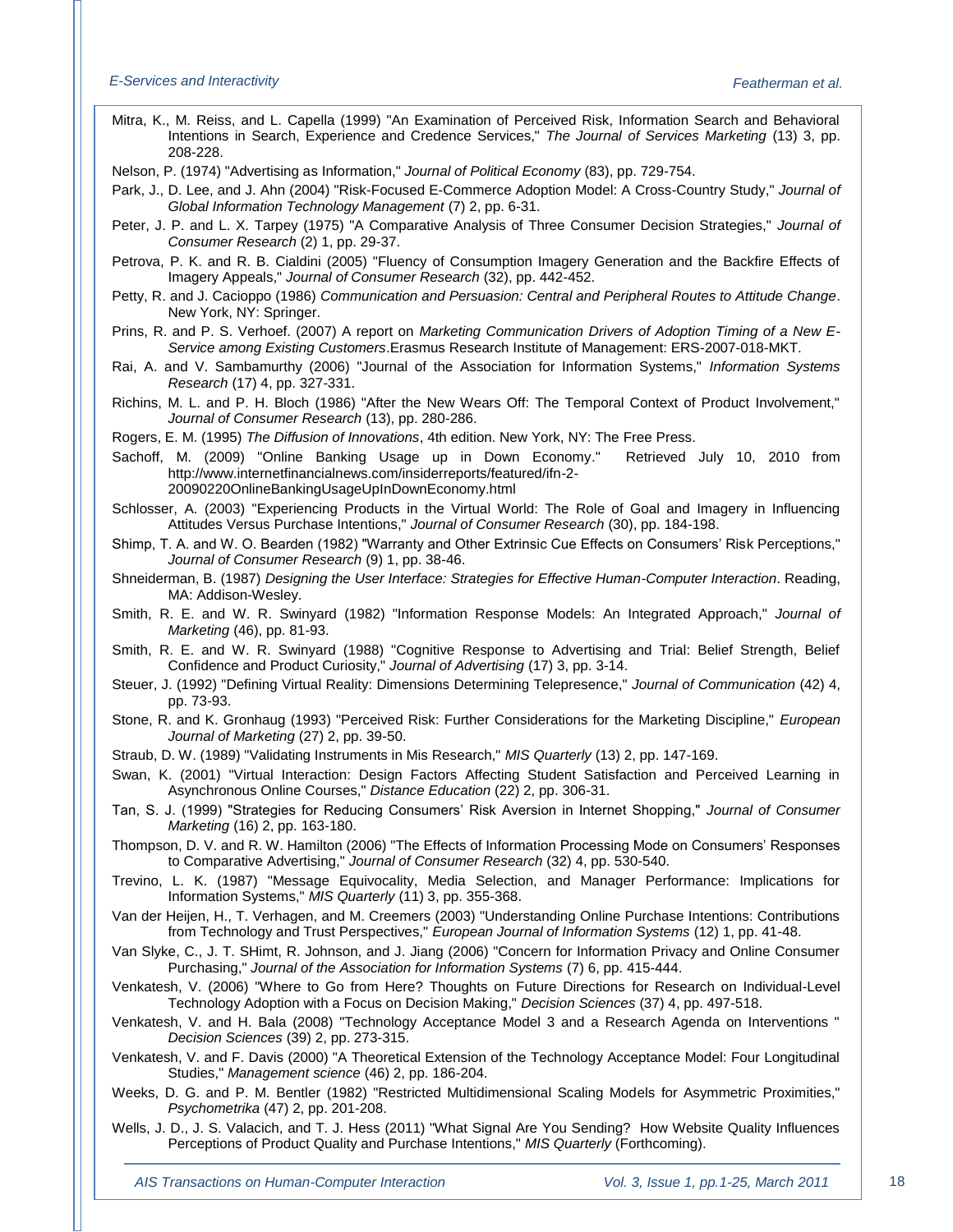Wright, A. A. and J. G. Lynch (1995) "Communication Effects of Advertising Versus Direct Experience When Both Search and Experience Attributes Are Present," *Journal of Consumer Research* (21), pp. 708-718.

<span id="page-19-1"></span>Zaichkowsky, J. L. (1985) "Measuring the Involvement Construct," *Journal of Consumer Research* (12) 3, pp. 341- 353.

<span id="page-19-0"></span>Zeithaml, V. A. (1981) "How Consumer Evaluation Processes Differ between Goods and Services," in J. H. Donnelly and W. R. George (Eds.) *Marketing of Services*, Chicago, IL: American Marketing Association, pp. 39-47.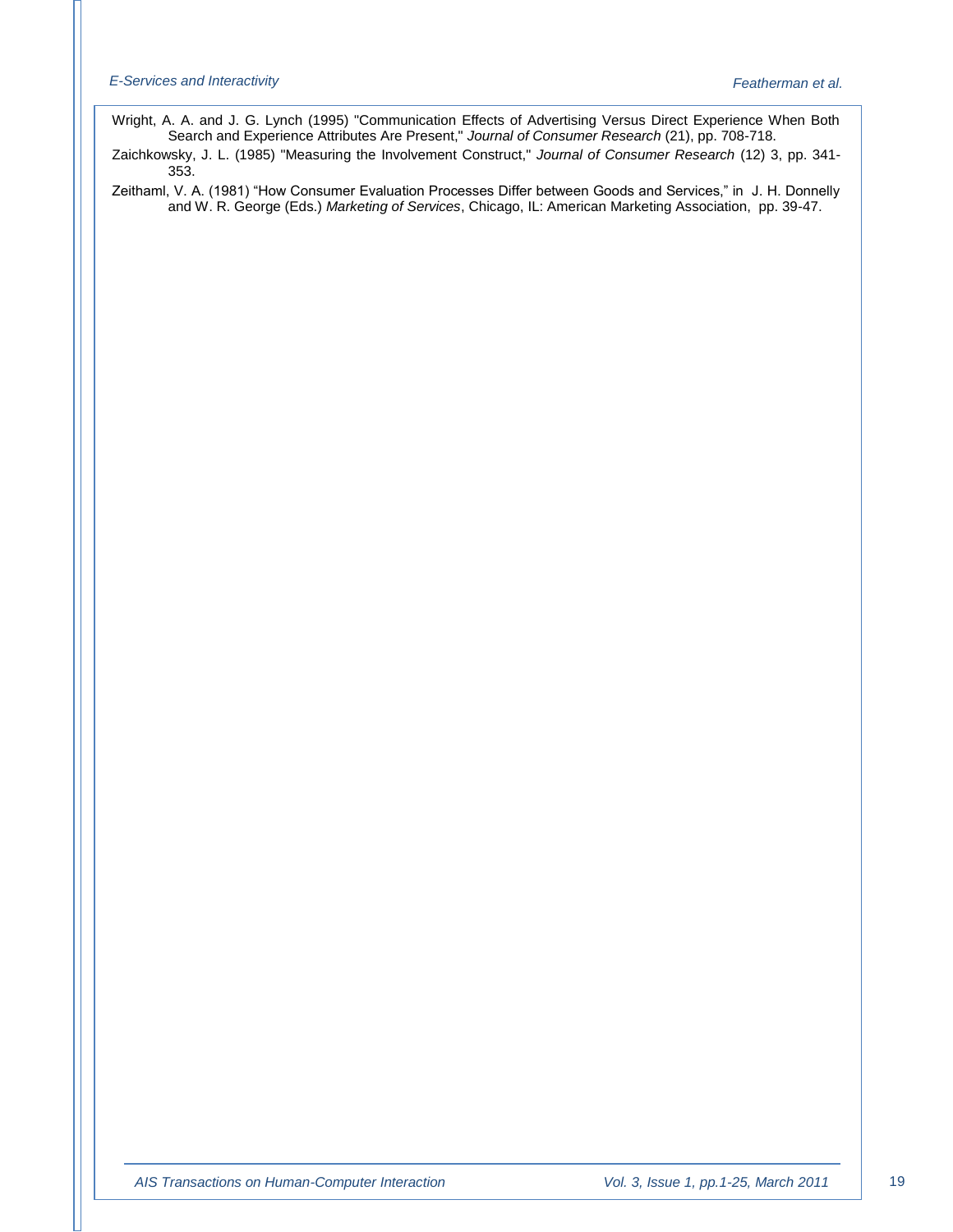## **APPENDIX A: INTERACTIVE VESE (VIRTUAL E-SERVICE EXPERIENCES)**

|                                                                                                                                                                      | Make a payment to payee not currently in your Inbox                               |                                             |                                                              |                           | Due Date                                 | <b>Biller</b>                                                                           |                           |                                                         | <b>Total Due Min Due</b>             |                                                                                    |
|----------------------------------------------------------------------------------------------------------------------------------------------------------------------|-----------------------------------------------------------------------------------|---------------------------------------------|--------------------------------------------------------------|---------------------------|------------------------------------------|-----------------------------------------------------------------------------------------|---------------------------|---------------------------------------------------------|--------------------------------------|------------------------------------------------------------------------------------|
| <b>Due Date</b>                                                                                                                                                      | Payee                                                                             |                                             | <b>Total</b><br><b>Due</b>                                   | Min<br><b>Due</b>         | 09/20/2002                               | <b>DirecTV</b>                                                                          |                           |                                                         | \$78.32                              | \$78.32                                                                            |
| 3019/19/2002                                                                                                                                                         | Sallie Mae                                                                        |                                             | \$621.14                                                     | \$621.14                  |                                          |                                                                                         |                           | Your SmartBalance as of 9/11/2002 is \$916.83           |                                      |                                                                                    |
| 109/20/2002                                                                                                                                                          | DirecTV                                                                           |                                             | \$78.32                                                      | \$78.32                   | <b>William Barrows</b>                   |                                                                                         |                           |                                                         |                                      |                                                                                    |
| 09/22/2002                                                                                                                                                           | Philadelphia Gas Works                                                            |                                             | \$50.97                                                      | \$50.97                   | 123 Nassau Street<br>Princeton, NJ 08540 |                                                                                         |                           |                                                         |                                      | EFT                                                                                |
| 09/22/2002                                                                                                                                                           | American Express Card                                                             |                                             | \$1,040.50                                                   | \$1,040.50                |                                          |                                                                                         |                           |                                                         |                                      |                                                                                    |
| 09/23/2002                                                                                                                                                           | PECO Energy                                                                       |                                             | \$148.03                                                     | \$148.03                  |                                          |                                                                                         |                           | Date: September $\bullet$ 13 $\bullet$ 2002 $\bullet$ 0 |                                      |                                                                                    |
|                                                                                                                                                                      |                                                                                   |                                             | Totals: \$1,938.96 \$1,938.96                                |                           | Pay<br>to:                               | <b>DirecTV</b>                                                                          |                           |                                                         | Amount 78.32                         | $\odot$                                                                            |
|                                                                                                                                                                      |                                                                                   |                                             |                                                              |                           | Acct:                                    | <b>MY CHECKING</b>                                                                      | $\vert$<br>$\circledcirc$ |                                                         |                                      |                                                                                    |
| Pavment<br>Outbox                                                                                                                                                    | - Payments that have been scheduled                                               |                                             |                                                              | HA?                       |                                          |                                                                                         |                           |                                                         |                                      |                                                                                    |
| $\mathcal{P}$ Pay Date                                                                                                                                               |                                                                                   | Payment                                     |                                                              | <b>Number Pay Amt</b>     | Memo:                                    |                                                                                         |                           | $\circledcirc$                                          | <b>Category:</b> Cable $\mathcal{P}$ |                                                                                    |
|                                                                                                                                                                      | Payee                                                                             | <b>Account</b>                              |                                                              |                           |                                          |                                                                                         |                           |                                                         | <b>Signature On</b>                  |                                                                                    |
|                                                                                                                                                                      |                                                                                   |                                             |                                                              |                           | ACCT #: 5555555                          |                                                                                         |                           |                                                         |                                      |                                                                                    |
|                                                                                                                                                                      | 09/11/2002 Water Revenue Bureau<br>Select the bank account you would like to view | MY<br><b>CHECKING</b><br><b>MY CHECKING</b> | <b>Add Notes</b><br>7034<br>88 ?<br>$\overline{\phantom{a}}$ | \$43.40<br>Total: \$43.40 |                                          | Reports-Select options and Run Report<br>Items To Show: □ Inbox □ Outbox □ Paid □ Filed |                           |                                                         | File<br>Show Totals: $\nabla$        | 用A                                                                                 |
| <b>SmartBalance</b><br>activity for:                                                                                                                                 |                                                                                   |                                             |                                                              | Report from: 08/12/2002   |                                          | $\frac{1}{2}$ through: 09/12/2002                                                       |                           | E                                                       | Show Notes: M                        |                                                                                    |
| <b>Account Summary</b><br>Available bank account balance:                                                                                                            |                                                                                   | <b>Last Updated 09/11/2002</b>              |                                                              | Pick Payee:               | --All Pavees--                           |                                                                                         |                           | Sort Results By: Date                                   |                                      |                                                                                    |
|                                                                                                                                                                      |                                                                                   |                                             | \$960.23                                                     |                           |                                          |                                                                                         |                           |                                                         |                                      |                                                                                    |
|                                                                                                                                                                      |                                                                                   |                                             | $- $43.40$                                                   | <b><i>D</i></b> Date      | <b>Number</b>                            | Payee                                                                                   |                           |                                                         | <b>Amount</b>                        |                                                                                    |
|                                                                                                                                                                      |                                                                                   |                                             | \$916.83 $_{\odot}$                                          | Q 08/12/2002              | 7030                                     | Water Revenue Bureau                                                                    |                           | <b>Add Notes</b>                                        | \$43.40                              |                                                                                    |
|                                                                                                                                                                      |                                                                                   |                                             |                                                              | Q 08/16/2002              | 7031                                     | Philadelphia Gas Works                                                                  |                           | <b>Add Notes</b>                                        | \$44.20                              |                                                                                    |
|                                                                                                                                                                      | Uncleared Bill Center transactions for the last 30 days                           |                                             |                                                              | Q 08/23/2002              | 7032<br>7033                             | PECO Energy                                                                             |                           | <b>Add Notes</b>                                        | \$148.03<br>\$59.40                  |                                                                                    |
| <b>Number</b><br>7034                                                                                                                                                | <b>Description</b><br>Water Revenue Bureau                                        |                                             | <b>Amount</b><br>\$43.40                                     | Q 08/24/2002              |                                          | American Express Card                                                                   |                           | <b>Add Notes</b><br>Total:                              | \$295.03                             |                                                                                    |
|                                                                                                                                                                      | Total uncleared Bill Center transactions:                                         |                                             | \$43.40                                                      |                           |                                          |                                                                                         |                           | Report Total:                                           | \$295.03                             |                                                                                    |
|                                                                                                                                                                      | Cleared bank transactions for the last 30 days                                    |                                             |                                                              |                           |                                          |                                                                                         |                           |                                                         |                                      |                                                                                    |
| <b>Number</b>                                                                                                                                                        | <b>Description</b>                                                                |                                             | <b>Amount</b>                                                |                           |                                          |                                                                                         |                           |                                                         |                                      | Paid                                                                               |
|                                                                                                                                                                      | Check - Water Revenue Bureau<br>ATM Withdrawal - Alexander Road                   |                                             | $-$43.40$<br>$-$ \$60.00                                     |                           |                                          |                                                                                         |                           |                                                         |                                      |                                                                                    |
| <b>Total uncleared Bill Center</b><br>transactions:<br>SmartBalance:<br><b>Date</b><br><b>Date</b><br>08/16/2002 7030<br>08/18/2002<br>08/20/2002<br>08/21/2002 7031 | MyBank Monthly Service Charge<br>Check - Philadelphia Gas Works                   |                                             | $-$2.50$<br>$-$44.20$                                        |                           |                                          |                                                                                         |                           |                                                         |                                      | $\blacktriangledown$<br><b>RUN REPORT</b><br><b>Status</b><br>Paid<br>Paid<br>Paid |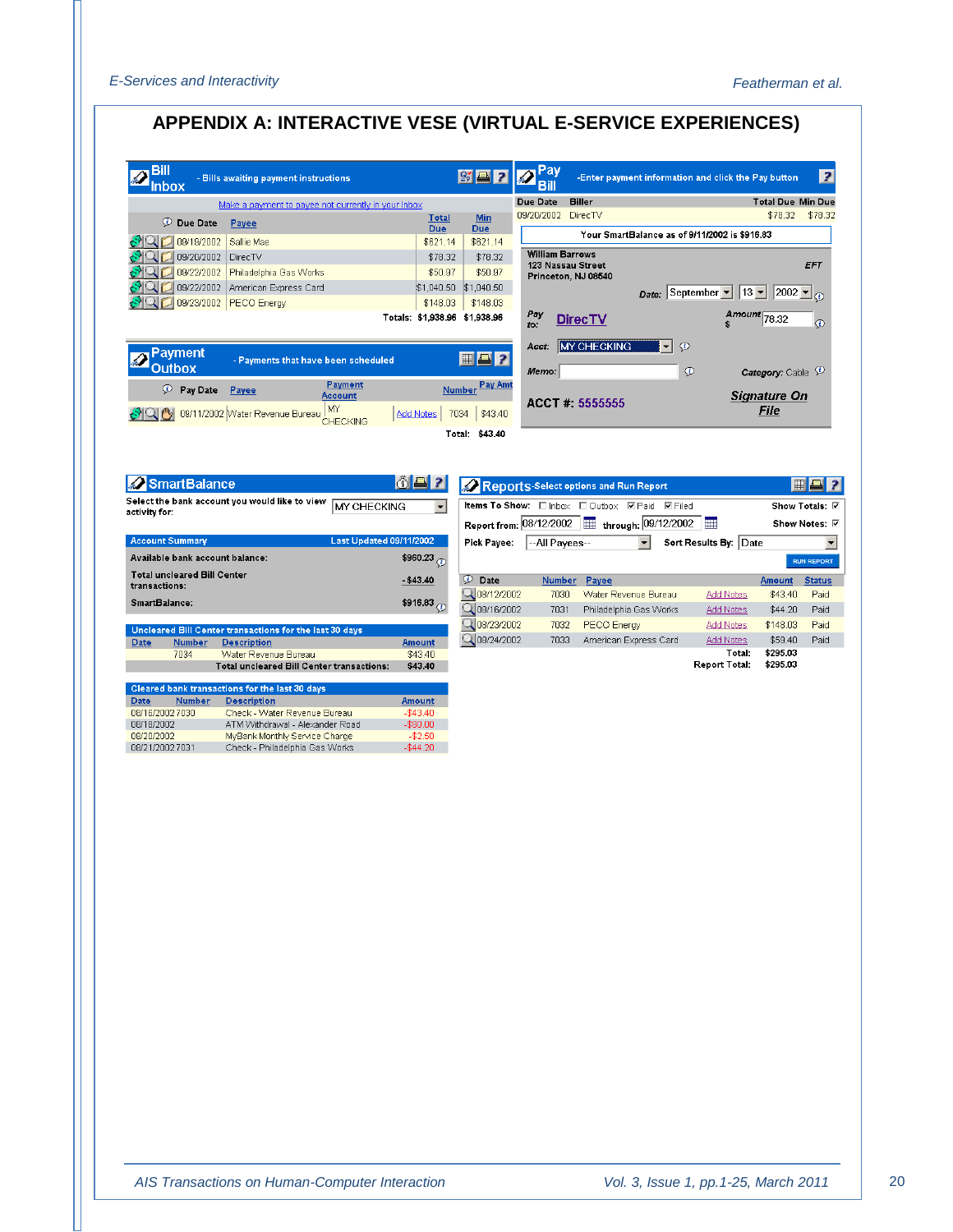## **APPENDIX B: ITEMS BY CONSTRUCT**

### **Situational Involvement [\(Zaichkowsky, 1985\)](#page-19-1)**

| Involvement 1 | Paytrust's e-billpay service is important to me/unimportant to me*  |
|---------------|---------------------------------------------------------------------|
| Involvement 2 | Paytrust's e-billpay service is irrelevant/relevant                 |
| Involvement 3 | Paytrust's e-billpay service means a lot to me/means nothing to me* |
| Involvement 4 | Paytrust's e-billpay service is boring/interesting                  |
| Involvement 5 | Paytrust's e-billpay service is appealing/unappealing*              |

## **Perceived Diagnosticity(Kempf [and Smith, 1998\)](#page-17-7)**

| <b>Perceived Diagnosticity 1</b> | Overall, how helpful was the content you evaluated today, to judge the quality and<br>performance of Paytrust's e-billpay service<br>The content I viewed today enabled me to understand how Paytrust's e-billpay service |
|----------------------------------|---------------------------------------------------------------------------------------------------------------------------------------------------------------------------------------------------------------------------|
| Perceived Diagnosticity 2        | works                                                                                                                                                                                                                     |
|                                  | I was exposed to enough information today to make my evaluation of Paytrust's e-                                                                                                                                          |
| Perceived Diagnosticity 3        | billpay service                                                                                                                                                                                                           |
|                                  | I learned enough about Paytrust's e-billpay service today to be able to decide whether I                                                                                                                                  |
| Perceived Diagnosticity 4        | want to use it                                                                                                                                                                                                            |

### **Authenticity [\(Featherman et al., 2006\)](#page-16-0)**

| Authenticity 1<br>Authenticity 2 | Bills received on-line don't seem real to me*<br>Receiving bills on-line and paying them with online checks seems like a non-authentic<br>service* |
|----------------------------------|----------------------------------------------------------------------------------------------------------------------------------------------------|
| Authenticity 3                   | Images of on-line bills and checks don't appear to be authentic*                                                                                   |
| Authenticity 4                   | Bills and checks that can't be touched or felt don't feel genuine*                                                                                 |
| Authenticity 5                   | Filling out a computer image of a check to pay bills on-line seems artificial*                                                                     |

#### **Mental Intangibility [\(Laroche et al., 2005\)](#page-17-5)**

| Mental Intangibility 1 | Paytrust's e-billpay service is not the sort of item that is easy to picture |
|------------------------|------------------------------------------------------------------------------|
| Mental Intangibility 2 | Paytrust's e-billpay service is a difficult item to think about              |

### **Perceived Benefits (Developed for this study)**

| <b>Perceived Benefits 1</b> | I could pay my bills faster if I used Paytrust's e-billpay service                        |
|-----------------------------|-------------------------------------------------------------------------------------------|
| <b>Perceived Benefits 2</b> | I would have greater control over my bill paying if I used Paytrust's e-billpay service   |
| <b>Perceived Benefits 3</b> | My billpaying would be organized better if I used Paytrust's e-billpay service            |
| <b>Perceived Benefits 4</b> | I would be more efficient in my monthly billpaying if I used Paytrust's e-billpay service |
| <b>Perceived Benefits 5</b> | I would make less errors in my bill-paying if I used Paytrust's e-billpay service         |
| Perceived Benefits 6        | Using Paytrust's e-billpay service would improve the quality of my bill paying efforts    |
| <b>Perceived Benefits 7</b> | I would have less late penalties if I used Paytrust's e-billpay service                   |
|                             |                                                                                           |

## **Perceived Risk [\(Featherman and Pavlou, 2003\)](#page-16-12)**

Perceived Risk 1 Using Paytrust's e-billpay service exposes you to financial risk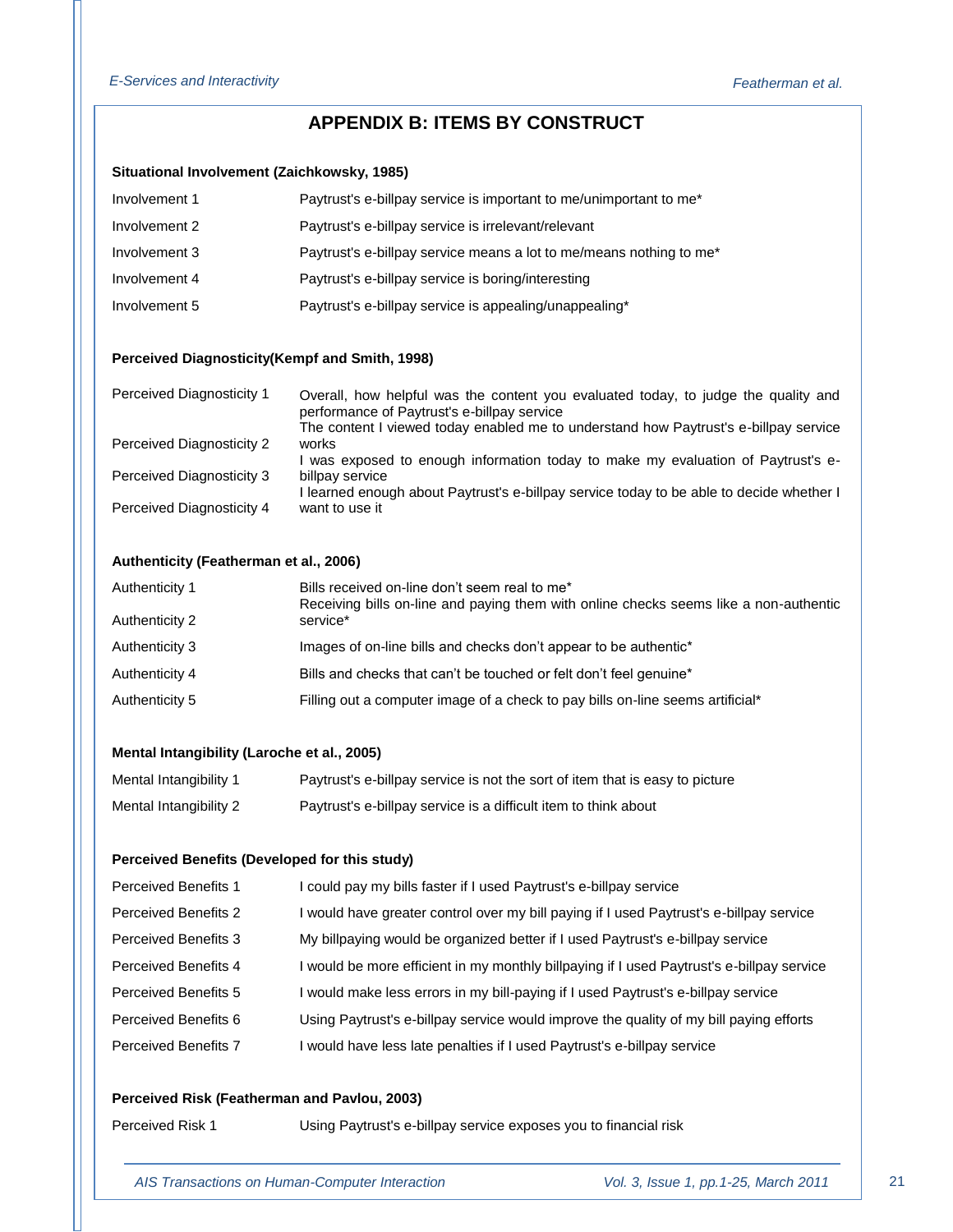| Perceived Risk 2                                     | My financial situation might get worse if I use Paytrust's e-billpay service                                                                                              |
|------------------------------------------------------|---------------------------------------------------------------------------------------------------------------------------------------------------------------------------|
| Perceived Risk 3                                     | Paytrust's e-billpay service will have problems executing transactions<br>Paytrust's e-billpay service probably will make mistakes and process my payments                |
| Perceived Risk 4                                     | incorrectly                                                                                                                                                               |
| Perceived Risk 5                                     | The time lost from having to set-up and learn how to use Paytrust's e-billpay service<br>makes it risky                                                                   |
| Perceived Risk 6                                     | Using Paytrust's e-billpay service would lead to a loss of convenience for me because I<br>would have to waste a lot of time fixing payment errors                        |
| Perceived Risk 7                                     | Using Paytrust's e-billpay service will cause me to lose control over the privacy of my<br>payment information                                                            |
| Perceived Risk 8                                     | Using Paytrust's e-billpay service would lead to a loss of privacy for me because my<br>personal information would be used without my permission                          |
| Perceived Risk 9                                     | Using Paytrust's e-billpay service exposes me to potential identity theft, because a<br>crook (hacker) can steal my checking account number and make fraudulent purchases |
| Intent to Use E-Services (Venkatesh and Davis, 2000) |                                                                                                                                                                           |
|                                                      | Assuming I had access to the Internet, I intend to use Paytrust's e-billpay service to                                                                                    |
| Intent 1                                             | pay my bills within the next six months                                                                                                                                   |
|                                                      | Given that I had access to the Internet, I predict that I would use Paytrust's e-billpay                                                                                  |

service to pay my bills within the next six months

Intent 2

\* Indicate reserve coded items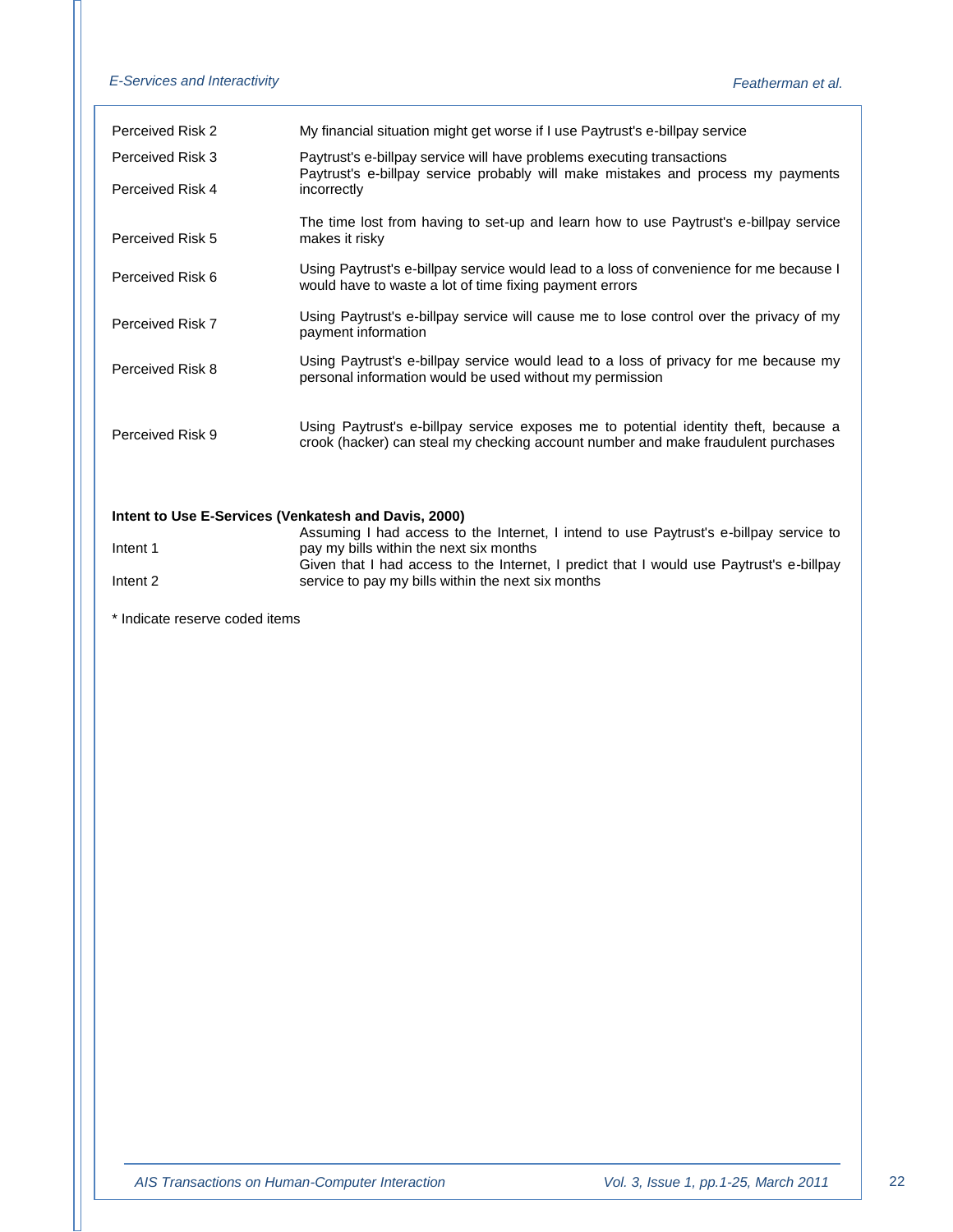|                        | <b>Situational</b><br><b>Involvement</b> | <b>Authenticity</b> | <b>Intent</b> | <b>Diagnosticity</b> | <b>Mental</b><br><b>Intangibility</b> | <b>Risk</b> | <b>Benefits</b> |
|------------------------|------------------------------------------|---------------------|---------------|----------------------|---------------------------------------|-------------|-----------------|
| Sit. Involve 1         | 0.86                                     | 0.28                | 0.26          | 0.16                 | $-0.23$                               | $-0.16$     | 0.26            |
| Sit. Involve 2         | 0.86                                     | 0.37                | 0.34          | 0.24                 | $-0.29$                               | $-0.19$     | 0.33            |
| Sit. Involve 3         | 0.72                                     | 0.23                | 0.09          | 0.08                 | $-0.12$                               | $-0.18$     | 0.10            |
| Sit. Involve 4         | 0.86                                     | 0.42                | 0.26          | 0.10                 | $-0.28$                               | $-0.26$     | 0.26            |
| <b>Authenticity 1</b>  | 0.33                                     | 0.86                | 0.28          | 0.39                 | $-0.47$                               | $-0.66$     | 0.32            |
| <b>Authenticity 2</b>  | 0.33                                     | 0.89                | 0.30          | 0.31                 | $-0.48$                               | $-0.55$     | 0.39            |
| <b>Authenticity 3</b>  | 0.26                                     | 0.76                | 0.29          | 0.25                 | $-0.47$                               | $-0.40$     | 0.39            |
| <b>Authenticity 4</b>  | 0.38                                     | 0.86                | 0.33          | 0.35                 | $-0.46$                               | $-0.50$     | 0.34            |
| <b>Authenticity 5</b>  | 0.41                                     | 0.84                | 0.31          | 0.37                 | $-0.57$                               | $-0.54$     | 0.40            |
| Intent 1               | 0.28                                     | 0.19                | 0.87          | 0.34                 | $-0.35$                               | $-0.26$     | 0.64            |
| Intent 2               | 0.31                                     | 0.22                | 0.87          | 0.26                 | $-0.28$                               | $-0.29$     | 0.63            |
| Intent 3               | 0.24                                     | 0.37                | 0.88          | 0.47                 | $-0.39$                               | $-0.36$     | 0.75            |
| Intent 4               | 0.25                                     | 0.44                | 0.88          | 0.48                 | $-0.45$                               | $-0.35$     | 0.74            |
| <b>Diagnosticity 1</b> | 0.18                                     | 0.31                | 0.28          | 0.77                 | $-0.36$                               | $-0.25$     | 0.26            |
| <b>Diagnosticity 2</b> | 0.09                                     | 0.04                | 0.26          | 0.52                 | $-0.10$                               | $-0.08$     | 0.15            |
| <b>Diagnosticity 4</b> | 0.14                                     | 0.39                | 0.45          | 0.92                 | $-0.37$                               | $-0.22$     | 0.53            |
| Men. Intangibility 1   | $-0.21$                                  | $-0.42$             | $-0.26$       | $-0.32$              | 0.81                                  | 0.34        | $-0.30$         |
| Men. Intangibility 2   | $-0.28$                                  | $-0.55$             | $-0.45$       | $-0.36$              | 0.88                                  | 0.35        | $-0.44$         |
| Risk 1                 | $-0.19$                                  | $-0.58$             | $-0.38$       | $-0.23$              | 0.32                                  | 0.89        | $-0.31$         |
| Risk 2                 | $-0.11$                                  | $-0.47$             | $-0.19$       | $-0.30$              | 0.39                                  | 0.68        | $-0.18$         |
| Risk 3                 | $-0.28$                                  | $-0.50$             | $-0.29$       | $-0.10$              | 0.32                                  | 0.86        | $-0.25$         |
| <b>Benefits 1</b>      | 0.31                                     | 0.46                | 0.72          | 0.47                 | $-0.46$                               | $-0.31$     | 0.86            |
| <b>Benefits 2</b>      | 0.30                                     | 0.40                | 0.70          | 0.47                 | $-0.40$                               | $-0.33$     | 0.90            |
| <b>Benefits 3</b>      | 0.34                                     | 0.47                | 0.68          | 0.46                 | $-0.41$                               | $-0.32$     | 0.87            |
| <b>Benefits 4</b>      | 0.26                                     | 0.42                | 0.68          | 0.46                 | $-0.43$                               | $-0.27$     | 0.91            |
| <b>Benefits 5</b>      | 0.27                                     | 0.31                | 0.77          | 0.42                 | $-0.40$                               | $-0.27$     | 0.91            |
| <b>Benefits 6</b>      | 0.24                                     | 0.32                | 0.71          | 0.48                 | $-0.33$                               | $-0.18$     | 0.90            |
| <b>Benefits 7</b>      | 0.17                                     | 0.30                | 0.67          | 0.41                 | $-0.34$                               | $-0.21$     | 0.86            |

## **APPENDIX C: CROSS LOADINGS**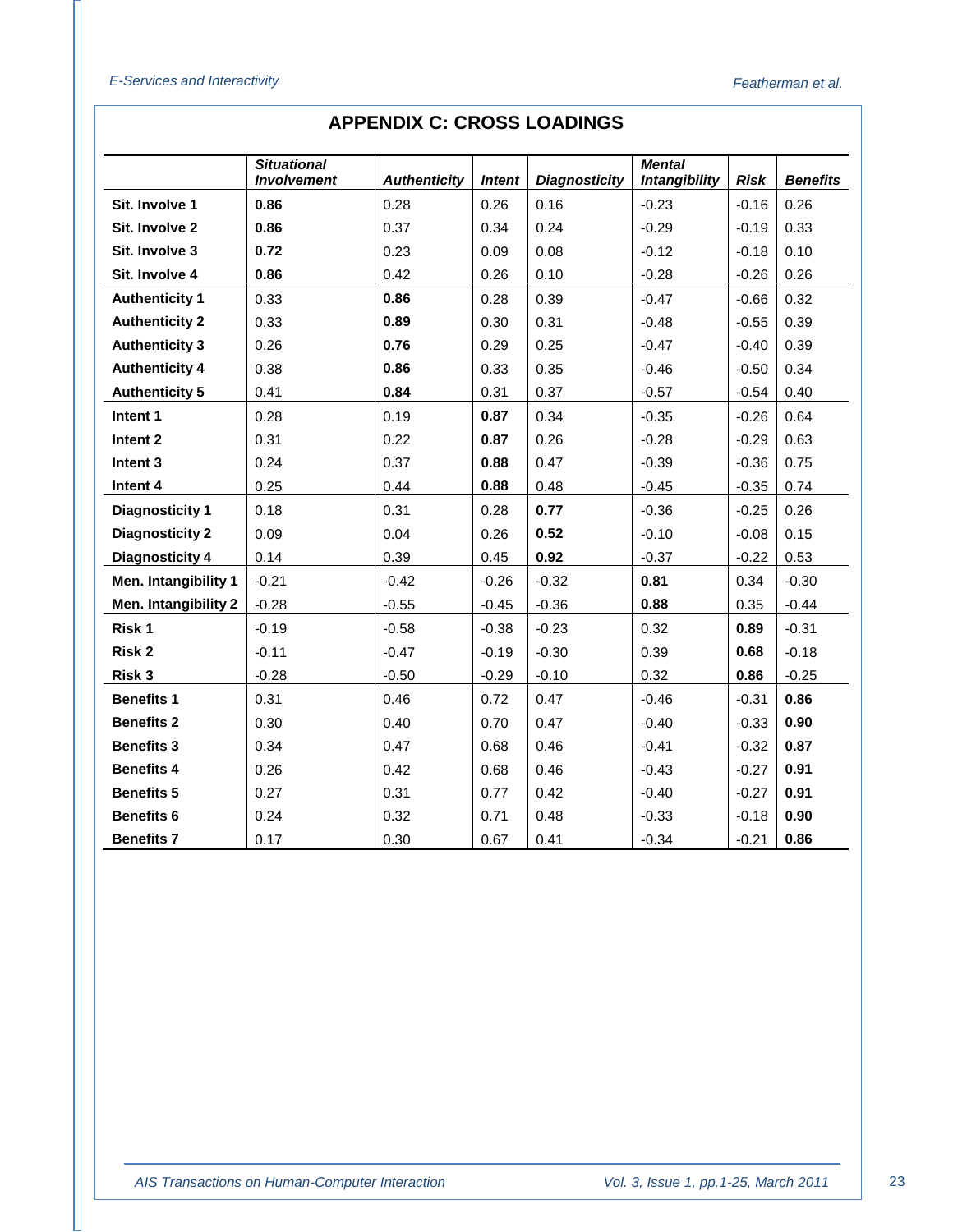## **ABOUT THE AUTHORS**





**Mauricio S. Featherman** is the Director of the Center for Behavioral Business Research and an Assistant Professor in the Department of Information Systems at Washington State University. His active research areas are Consumer Decision Making in an Electronic Commerce context, and Interface Design. His work has appeared in *Decision Sciences*, the *Information Systems Journal,* the *Database for Advances in Information Systems,* the *International Journal of Human-Computer Studies, and* the *Journal of Services Marketing,* as well as in several international conferences. He received his M.S. in Systems Management from the University of Southern California, and a Ph.D. in Communication & Information Sciences from the University of Hawaii. He has worked as an operations manager in the electronics industry, and started an IT consulting business. He currently teaches courses on Marketing, Systems Development and Business Intelligence. Mauricio is a member of AIS, a mini-track chair for AMCIS, and a member of SIGHCI.

**Ryan T. Wright** is an Assistant Professor at University of San Francisco. He holds a Ph.D. from Washington State University in Management Information Systems and an MBA and Bachelor of Science in Business from the University of Montana. Ryan's research interests take a behavioral approach to understanding how current technologies can be used to enable secure and efficient e-business transactions. This includes e-commerce motivations and e-commerce security. He is published in the *Journal of MIS*, *Communications of the AIS*, and other peer-reviewed journals. Ryan also is involved in information systems education efforts including serving on the task force designing IS 2010 Undergraduate Model Curriculum. In addition to academic achievements, Ryan's professional experience includes tenure as CTO of a successful startup, time in management at Amoco Oil (now BP Amoco), consulting projects for the a variety of state agencies, Fortune 500 companies and US Department of Commerce Clients.

**Jason Bennett Thatcher** is an Associate Professor in the Department of Management at Clemson University. He received B.A. degrees in history and political science from the University of Utah, an M.P.A. degree from Askew School of Public Administration and Policy, Florida State University, and his Ph.D. from the College of Business, Florida State University. His research interests include examining the influence of individual beliefs and characteristics on the use of information technology, as well as strategic and human resource management issues related to the application of technologies in organizations. His work has appeared in the *MIS Quarterly*, the *Journal of Management Information Systems*, *IEEE Transactions on Engineering Management, Communications of the ACM, American Review of Public Administration*, and the *Journal of Applied Psychology*.



**J. Christopher Zimmer** is an Assistant Professor at Le Moyne College in Syracuse, NY. He has presented his research at several national and international conferences. His work has appeared in journals such as the *Journal of Management Information Systems* and *Decision Support Systems*. His current research involves investigations into how individuals relate to different types of information sources and the role of technology in improving decision-making.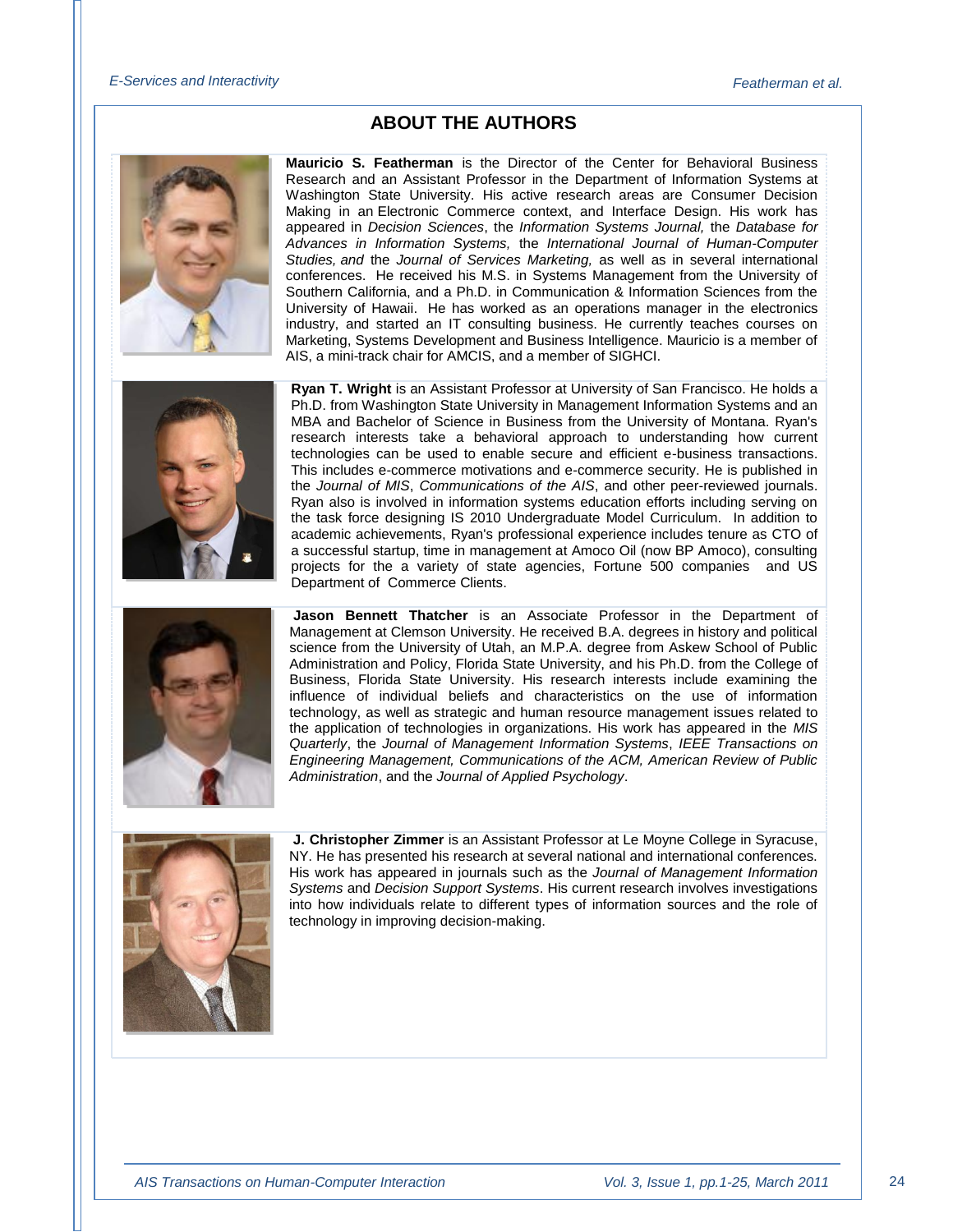

**Richard Pak** is an Assistant Professor in the Psychology Department at Clemson University where he directs the Cognition, Aging, and Technology Laboratory. He received his Ph.D. in Engineering Psychology from Georgia Institute of Technology. His main research interest is in how age-related changes in cognition affect people's ability to use technology. His email address is richpak@clemson.edu.

Copyright © 2011 by the Association for Information Systems. Permission to make digital or hard copies of all or part of this work for personal or classroom use is granted without fee provided that copies are not made or distributed for profit or commercial advantage and that copies bear this notice and full citation on the first page. Copyright for components of this work owned by others than the Association for Information Systems must be honored. Abstracting with credit is permitted. To copy otherwise, to republish, to post on servers, or to redistribute to lists requires prior specific permission and/or fee. Request permission to publish from: AIS Administrative Office, P.O. Box 2712 Atlanta, GA, 30301-2712 Attn: Reprints or via e-mail fro[m ais@aisnet.org.](mailto:ais@gsu.edu)